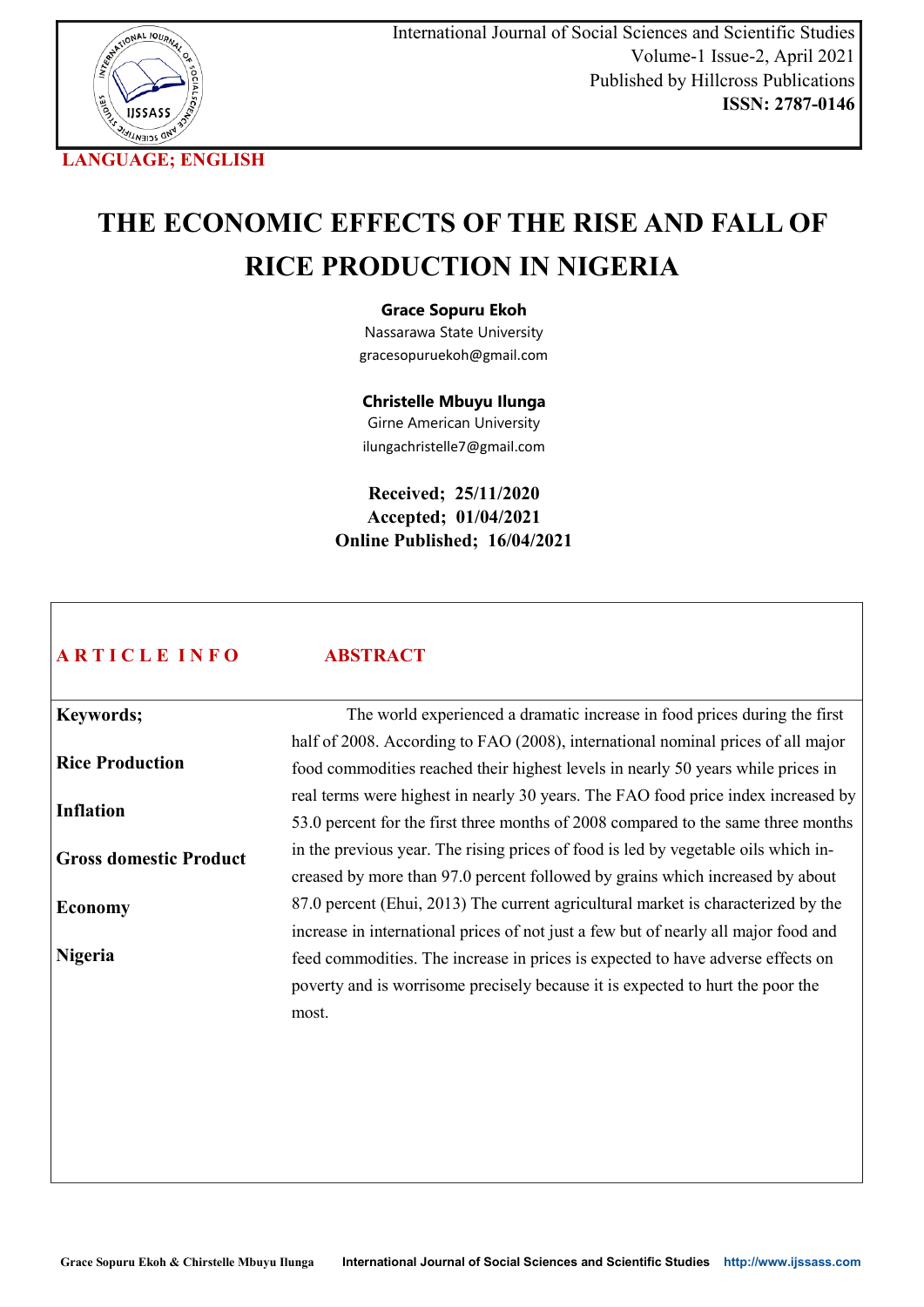#### **1.1 Introduction**

Rice is one of the leading and main food crop that most Nigerians depend on, and it constitutes a key part of their diet. Within the last three decades' rice grain has seen steady rise in demand and its growing significance has become obvious in the food security planning strategies of Nigeria. Though a small number of countries have achieved selfsufficiency in rice production, the demand for the crop exceeds production with large quantities of rice imported to meet the demand at a huge cost in Nigeria.

Subsistence rice farming is the leading agricultural activity that is practiced by nearly 85% of the farming families. Though farmers do cultivate other crops such as yams, sweet potatoes, cassava, and vegetables, rice is evidently the foremost crop cultivated by most farmers.

Nigeria requires about 530,000 metric tonnes of milled rice yearly to meet the consumption requirements of the population (Adams, 2014). The National paddy rice production was estimated at 525,000mt in 2006 and 639,000mt in 2007 (FOA, 2012). The level of rice independence rose from 57.48 percent in 2002, to 69.50 percent in 2005 and followed by 72 percent in 2015 (Ukeje, 2016). This implies the rest must be imported at an increasingly expensive price in the existing situation of high prices for foodstuffs including rice. The International nominal prices of most food commodities

reached, in the first four months of 2012, their highest peak in almost 45 years, while prices in actual terms in nearly 35 years. The price of rice, the leading staple food in Nigeria has seen a steady increase by more than 55% generally in the whole country (Intal & Godwin, 2015).

The rising of food prices including rice in Nigeria since January 2016 is a very serious risk to the livelihoods of most Nigerians. Mostly affected by this latest food price inflation, are those with lowincome in the urban areas and peri-urban families, who are mostly reliant on the market to access their daily food needs. Smallholder food deficit cultivators are also among the mostly affected by the persistent increase in prices of the leading food, causing among them, and extreme levels of food uncertainty. The development of local rice production is thus a key factor in the strategies for developing food security, motivate economic growth and hence increase rural income. Attempt to support rice production schemes is the only solution to drag the country beyond the worsening rice circumstances and reverse the present declining trend in food independence. Although rice is the staple food of most Nigerians, so far, the annual per capita consumption of rice is regarded the highest amongst the sub Saharan Africa.

A rice production survey was recently implemented in Nigeria and the results indicates that the final consumers of rice grain in the country could not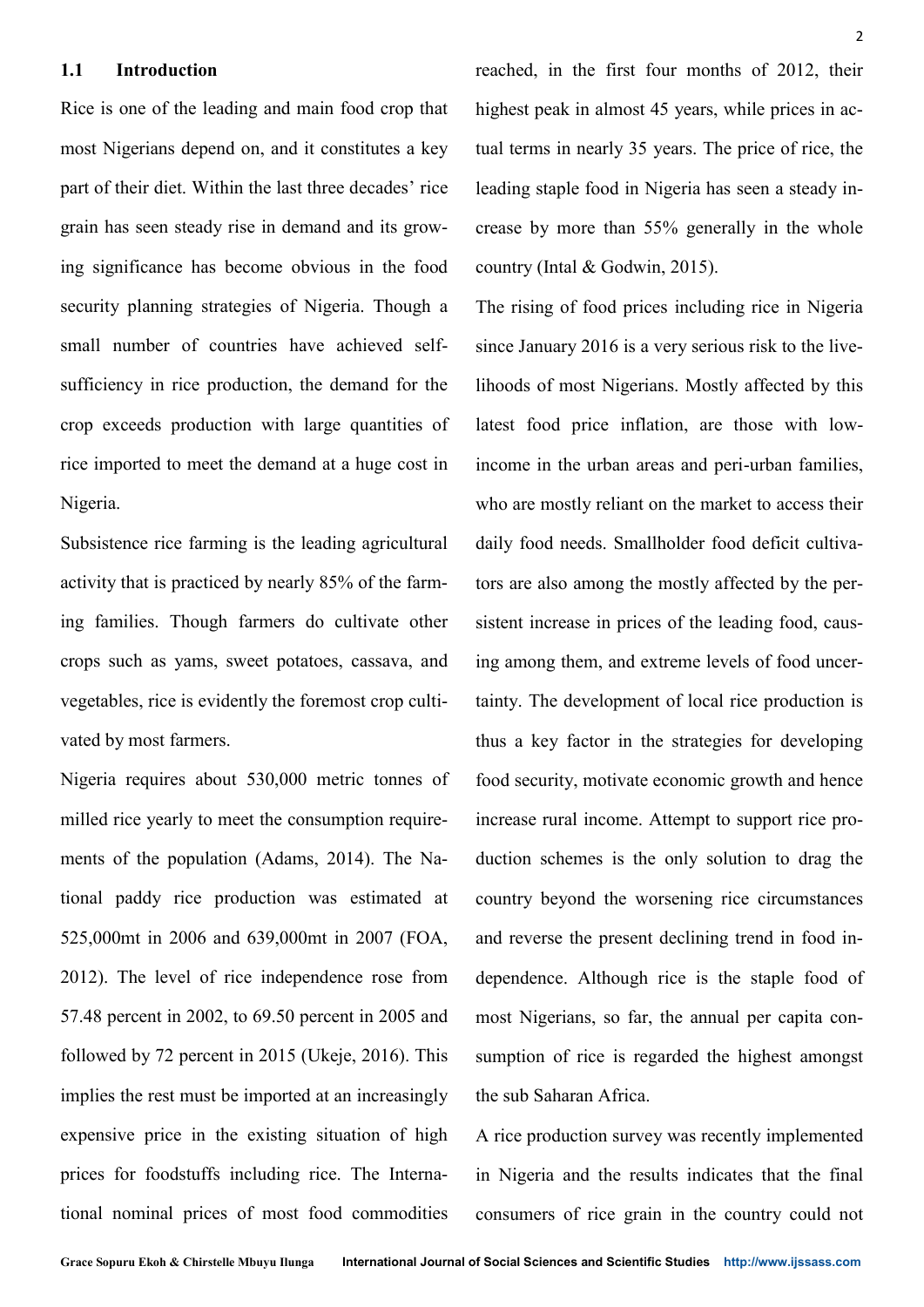notice the impact of domestic rice production due to their preference for imported rice varieties from abroad. Better accuracy at the country level will offer the necessary foundations for enhancing rice production, inflation rates effects on its cost of local production and thus, overcoming food uncertainty in the country.

The upsurge in the inflationary rates has had major economic distortions on production levels in the economy. Given the relevance of rice as a staple food in most families in Nigeria, and its raising cost and demand by the people especially as it affects the peasant rice producer, it becomes imperative to uncover the factors that are germane to this rise in the cost of its production and consumption. It is against this background that this study is out to uncover the place of inflation in the production of rice output in Nigeria.

# **1.2 Statement of the Problem**

Since mid-1960s, inflation has become so serious and contentions problem in Nigeria. Though inflation rate is not new in the Nigerian economic history, the recent rates of inflation have been a cause of great concern to many. During the period under review (1999–2016), there has been an upsurge in the inflationary rates leading to major economic distortions. The continued over valuation of the naira in 1980, even after the collapse of the oil boom engendered significant economic distortions in production and consumption as there was a high rate of dependence on import which led to balance of payment deficits. This resulted to taking loans to finance such deficits. An example was the Paris Club loan, which was a mere Five Billion, thirty-nine million dollars (\$5.39billion) in 1983 rose to twenty-one billion, six million dollars (\$21.6billion) in 1999 (CBN, 2012) The oil glut from 1981, that resulted into balance of payment deficits also led to foreign exchange crises that necessitated various measures of import restrictions. These restrictions reduced raw materials for domestic production and spare parts for machinery operation. The resultant shortage of goods and services for local consumption spurred the inflation rate to rise from 20% in 1981 to 39.1% in 1984 (Itua, 2010). With the adoption of the Structural Adjustment Programme (SAP) in 1986, there was a temporal reduction in fiscal deficits as government removed subsidies and reduced her involvement in the economy. But as the effects of the Structural Adjustment Programme (SAP) policies gathered momentum, there was a fall in the growth rate of rice production in 2010 from 28.3% to 21.2% in 2014, with inflation rising from 7.96% in 2013 to 9.55% 2015 (CBN, 2015).

More so, various agricultural programmes like the "Operation Feed the Nation" of 1979 and the "Green Revolution" of 1980 where implemented to boost output to reduce prices of food items especially rice production, but yielded minimal results.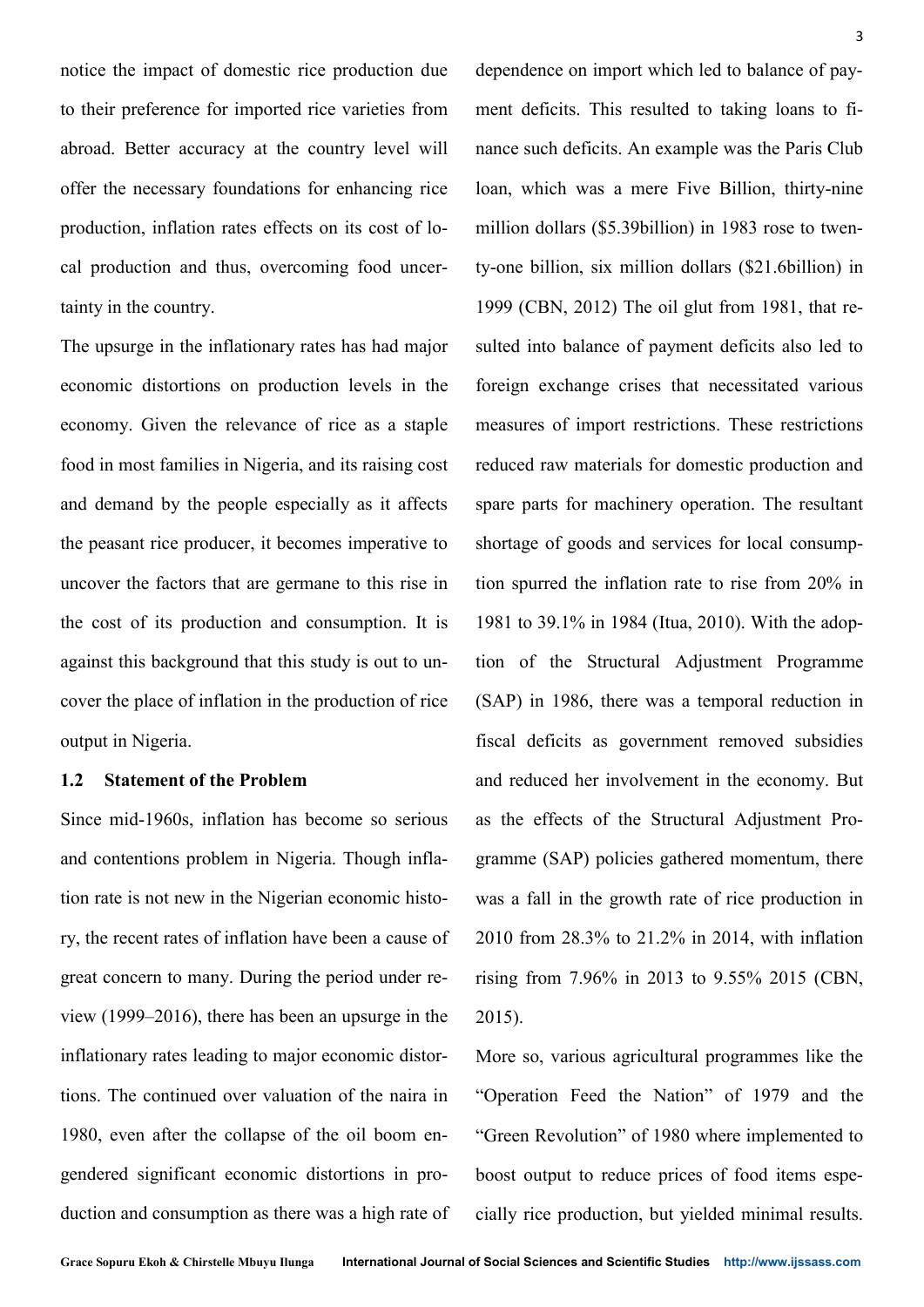Notwithstanding the various efforts of the Nigerian government to curb the inflationary trend, inflation continued to cause setback in the growth rate of the living standard of most Nigerians who are all fixed income earners or unemployed (Agba, 2014). Inflation has had adverse effects on savings, investment, productivity and balance of payment in the Nigerian economy, hence the fall in the growth rate of the Gross Domestic Product (GDP) from 26.8% in 1981 to 9.54% in 2010 and 2.79% in 2015 (CBN, 2015).

With these efforts, Nigeria overall rice output or sector performance outcomes have not been so encouraging because lack of access to credit by rice farmers, access to rice input, access to farm input and access to farm land. Since rice outputs are limited, they are not likely to be efficiently accessible and affordable by the poor. This heralds the need to investigate the effect of inflation on rice output in Nigeria.

# **1.3 Research Questions**

The following research questions are posed to guide direction of data analysis for the findings of the study.

- i. To what extent has access to credit by farmers affected rice output in Nigeria?
- ii. What is the causal link between inflation rate and rice output in Nigeria?

The main objective of the study is to assess the impact of inflation rate on rice output. This research study has the following objectives which include:

4

- i. Determine the extent to which access to credit by farmers have affected rice output in Nigeria
- ii. Examine the causal link between inflation rates and rice output in Nigeria.

# **1.5 Statement of Hypotheses**

In order to find solutions to the research questions, hypothesis are posed to validate data for findings of this study. Specifically, the research would test the two hypotheses stated below:

- i.  $H_{01}$ : Access to credit has no impact on rice output in Nigeria.
- ii. **H02:** There is no causal link between inflation rate and rice output in Nigeria.

Bounds test approach developed by Pearsan, Shin and Smith (2001) would be used to attend to the first research hypothesis; while the multivariate causality (often referred to as VAR-Granger causality) test would be used to test the second hypothesis. The test would help to circumvent probable biased and inconsistent inferences arising from restricting endogenous variables in the pairwise causality test.

# **1.6 Significance of the Study**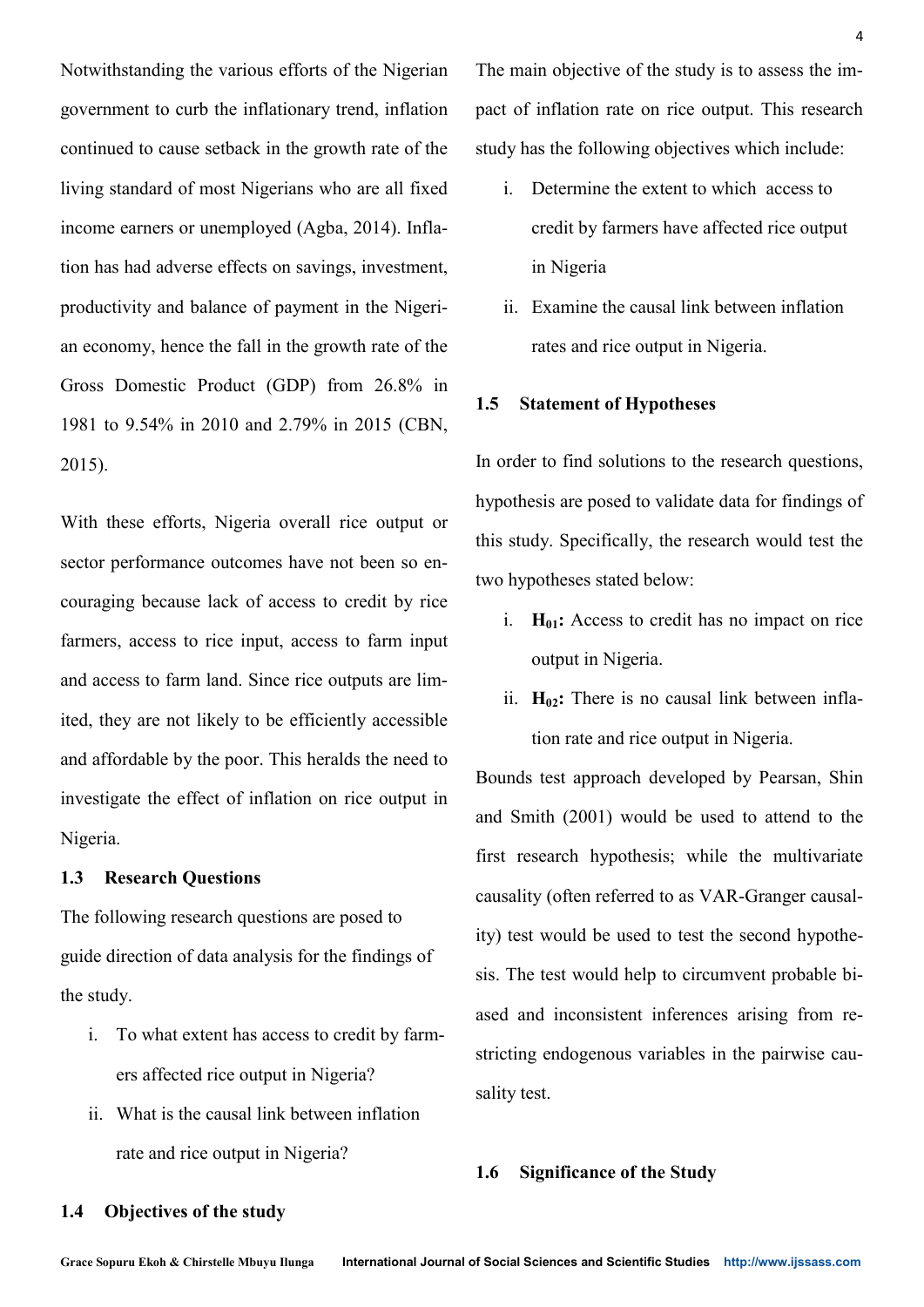The study will contribute to existing literature on the subject Impact of Inflation on Rice Output in Nigeria and also, contribute to the awareness and scope of the impact of inflation on rice and output among the citizens of Nigeria.

The findings of this research would enhance the forecasting abilities of policy makers, and all who are involved in charting the future of economic development for Nigeria.

Other developing countries would find this study useful to make necessary and more accurate adjustment towards managing inflation rates in their country. This would specifically enable them to enhance agricultural sector performance in Nigeria as the engine of economic growth and development. The research work is therefore not just relevant to the policy makers alone, but also to other researchers or stake holders that may want to understudy researches in this field.

The study will serve as a challenge to the academic pursuit of other researchers; and enable them apply the various economic and analytical tools acquired in reaching conclusion that may serve as a synthesis. The study will lay a good foundation for future research, and would equally serve as a reference to future prospective researchers. It will assist professional bodies by contributing to knowledge for future aid on research.

More so, the Nigerian society as a whole would benefit because of the prominent role agricultural sector (especially rice productions) plays in creating employment opportunities, expanding export base, manpower development and aiding research and development in Nigerian society.

## **1.7 Scope of the Study**

The scope of this study centered on the impact of inflation rates on rice outputs in Nigeria from 1986 to 2016. It reflects the period when different policies were introduced by democratic regimes to improve agricultural output including rice production.

This research covers the total rice output produced in Nigeria. The choice for this is predicated on the fact that they seem to cover larger population unlike many that have been hijacked by the privileged class. It is thus necessary to embark on the impact of inflation on rice output in Nigeria.

# **2. Theoretical Framework**

Various theories were reviewed during this study and they are discussed under the subsections below:

#### **Demand-Pull Inflation Theory**

Demand-pull inflation is the traditional and most common type of inflation. This theory was propounded by Irving Fisher in 1911. It takes place when aggregate demand is rising while the available supply of goods is becoming less. There are two principal theories about the demand-pull, that of the monetarists and the Keynesians. The monetarists stress the role of money in the demand-pull inflation. They state that when the money supply is in-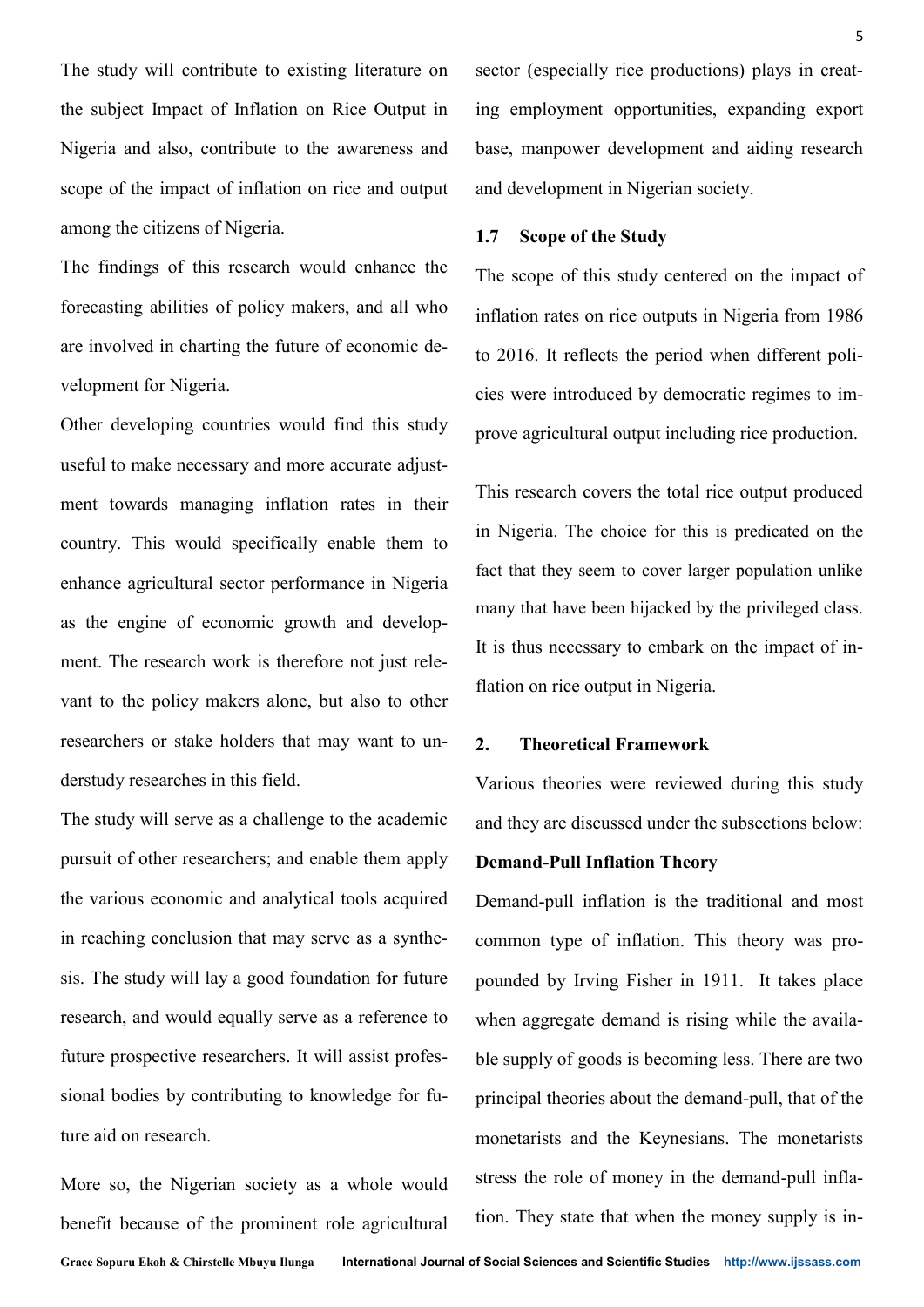creased in order to increase production and employment, it creates an inflationary situation within an economy.

Friedman (1961) (a monetarists), held that "inflation is always and everywhere a monetary phenomenon that arises from a more rapid expansion in the quantity of money than in total output." John Maynard Keynes (1936) and his followers were of the view that increase in the aggregate demand is the source of demand-pull inflation. Demand pull inflation is where the total demand for goods and services is more than the aggregate supply and provisions of goods and services in the economy. The aggregate demand in this sense comprises of consumption, investment and government expenditure. According to Totonchi (2011), policy that causes the decrease in each component of total demand is effective in reduction of pressure on demand and invariably inflation. This is basically involving reduction in government expenditures, increase in tax as well as controlling the volume of money.

The Keynesian school of thought suggests that money is exogenously determined by the central authority. This school assumes an economy under less than full employment equilibrium since according to it; the economy can never operate at full employment equilibrium. Therefore, we can only talk about the short –run period since in the longrun, we all must have been dead. The opportunity cost of holding money is bonds; hence, an increase in money supply creates excess supply of money which in turn leads to excess demand for bonds. Consequently, the price of bonds rises. A rise in the rate of interest has three effects; the wealth, the cost -of-capital and the credit rationing effects. One remarkable issue in this school of thought is that the weak cost of capital gives rise to the concept the 'liquidity Trap' where money ceases to matter in the economy. Here, the additional money supply would be trapped by the system and used as speculative balances. At this point, monetary policy ceases to be effective in controlling the level of inflation rather fiscal policy becomes the alternative measure that could be used to fine-tune the economy (Simeon, 2002).

In Nigeria, where the economy can hardly produce output to meet up with economy's demand and which is highly foreign dependent, may be faced with more inflationary pressures due to excess demand and when taxes are increased as the producers may get involved more in rent seeking economic activities rather getting involved in the real sectors of the economy which can tackle the problem of low productivity and unemployment.

According to Keynes (1936), an increase in general price levels or inflation is created by an increase in the aggregate demand which is over and above the increase in aggregate supply. If a given economy is at its full employment output level, an increase in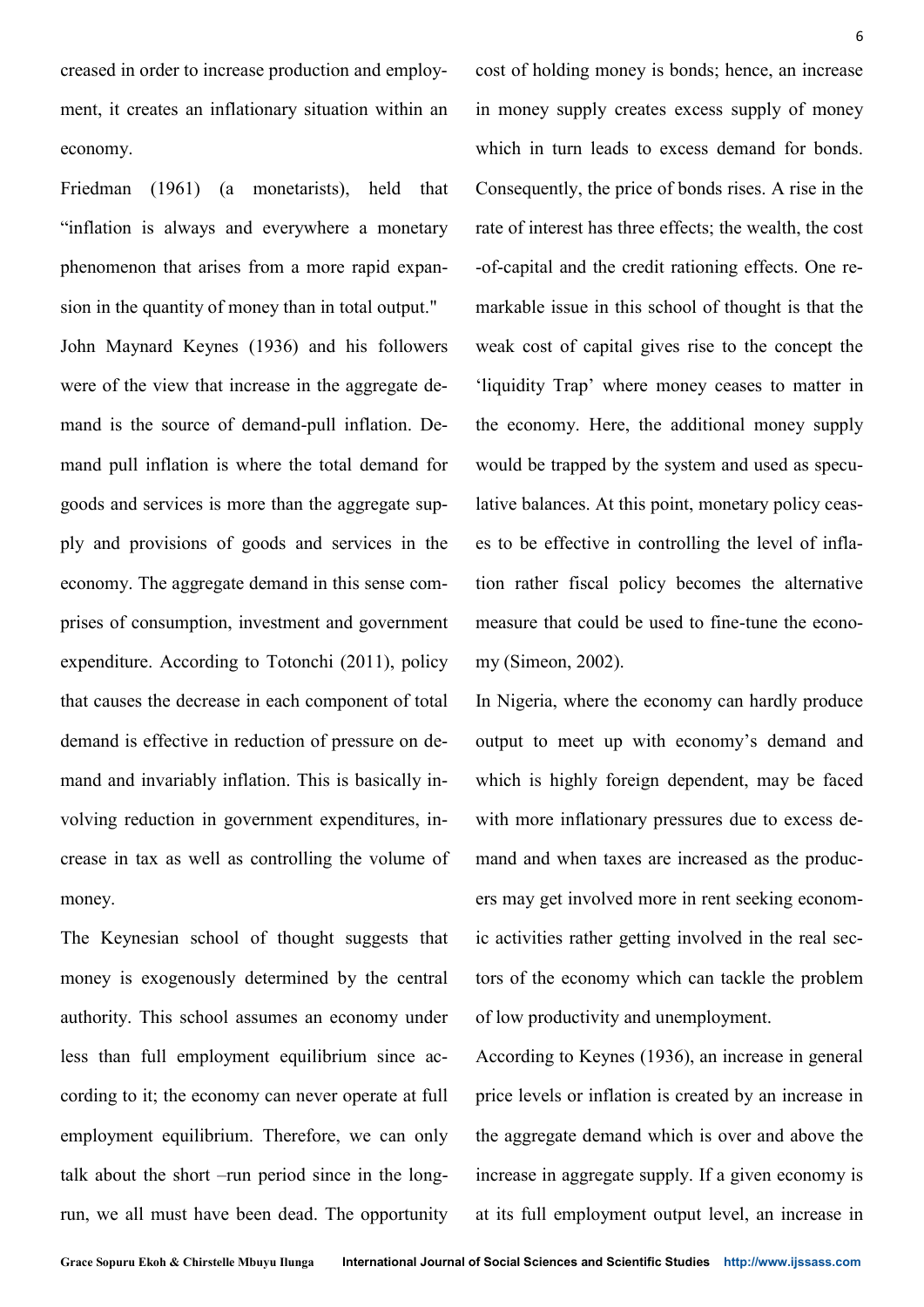government expenditure (G), private consumption (C) and private investment (I) will create an increase in aggregate demand; leading towards an increase in general price.

# **2.2 Cost Push Theory**

This type of inflation became more prominent in the 50's and 70's when it became known as "New inflation". The theory was propounded by Milton Friedman. This is taken to be associated with increase in the cost of production which results from wage increases or increases in the input prices. According to Totonchi (2011), when the labour unions demand for more wages from the employers and if granted, the employers in turn will increase the cost of their products which will ultimately result in cost push inflation. He added that the resultant price increase may affect some other companies that use the products whose prices have risen and thereby pushing up their prices. This spiral may be on the national scale and may be sustained over time Totonchi (2011).

The developing countries especially Nigeria is confronted with deficient input resources especially capital goods and has to resort to importation of such goods from developed countries. This has the tendencies of extra cost of importation which in the long run often make the domestically produced goods to be costly compared to similar finished goods imported to the country and hence has the negative impact of undermining the domestic production and lead ultimately sustained higher prices (Totonchi 2011).

# **2.3 Cobweb Theory**

The cobweb theory is an economic model that explains why prices might be subject to periodic fluctuations in certain types of market. It describes cyclical supply and demand in a market where the amount produced must be chosen before prices are observed; it is based on the time lag between supply and demand decisions. The cobweb theory suggests that prices can become stuck in a cycle of ever-increasing volatility. E.g. if prices fall, many farmers will go out of business, the next year supply will fall. This causes price to increase. However, this higher price acts as incentive for greater supply. Therefore, next year supply increases and prices plummet again. (Pashigin 2008).

The fluctuation in prices of commodities affects the fortunes of individuals in the economy. Prices give signal to the producers regarding the commodities to be produced in the economy and how to earn money and sustain the process of production. Subba et al. (2008) observed that, most agricultural commodities are affected by price variation arising from seasonal fluctuations in demand, supply and marketing, agricultural prices are volatile in the sense that they are subject to changes over time and space. Prices in agricultural markets are often much more volatile than other industries. This is because: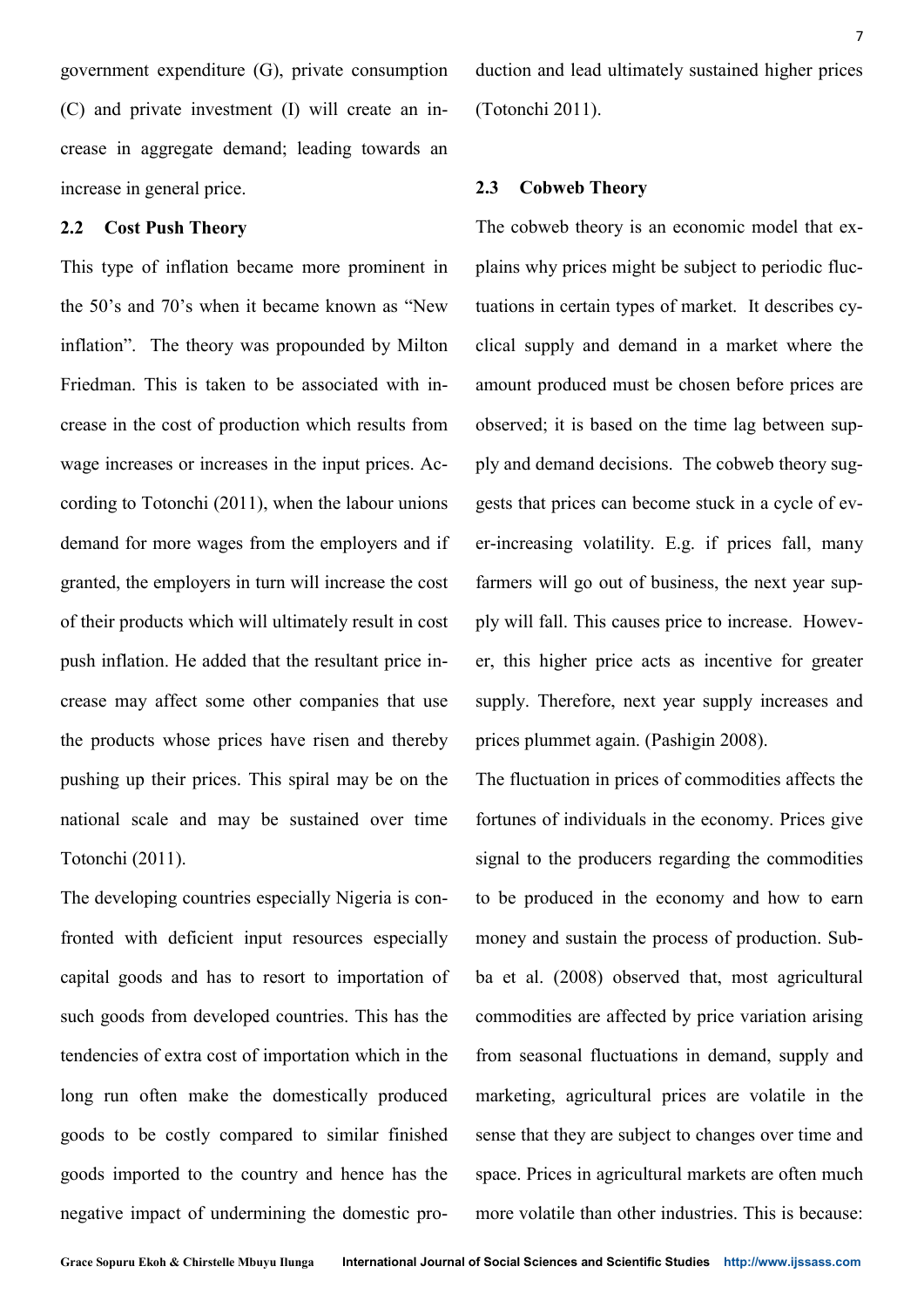Supply is price inelastic in short term (it takes a year to grow most crops), demand is price inelastic. (Food is essential and people are not usually put off by higher prices) and supply can be due to climatic conditions (Mutt 1961).

Owing to the complexity of pricing, and hence revenue generated form sales, the Federal Ministry of Agriculture (FMA) (2008) asserts that one of the cardinal objectives of agricultural pricing policy of Nigeria is the stabilisation of prices and revenues to farmers. This may not be unconnected with the profound effect price and revenue fluctuations may have on the growth, equity and stability of the economy. For instance, incomes and living standards of the farmers, labourers and consumers are very affected by price and revenue fluctuations. According to Shively (1996), increased price variability can have detrimental impacts on both consumers and producers of agricultural commodities. He continued that since stocks are a large proportion of a farm household's portfolio in developing countries, and since the level of market risks and ability to bear risks may be correlated with income, lowincome farmers are likely to be sensitive to price risks. Juselius (2006) observed that, higher food prices have affected price increases in downstream and upstream products and services. Consequently, these result in people eating less frequently and in lesser quantities, as well as cheaper and less nutritious food.

According to Awoyemi (2010), stabilization of prices of essential agricultural commodities continues to be an area of major concern for policy makers. This is important because high growth in the prices of rice may spill over to other sectors of the economy leading to an increase in the overall rate of inflation. These concerns about commodity price fluctuations have led to pervasive commodity policy interventions by national governments. There is thus a need to study the price behavior of essential agricultural commodities and the reasons that underlie the large variations in their prices in order to devise improvements in the system. His study analyses the behaviour of the rice prices over some years. Results indicate that there is fairly stability in the price of rice but instability in domestic rice prices can occur due to fluctuations in local rice markets and a large shortfall in domestic production. In their journal report on rice production in Nigeria, Eco-systems development organization (EDO, 2003), said that "Although rice is a traditional crop in Nigeria, local production was limited until recently. Internal demand is growing and, at the same time, rice is a major commodity of world trade. Nigeria is therefore under pressure from international bodies not to restrict imports; production under local conditions to match prices of rice produced on large mechanised farms therefore represents a considerable challenge."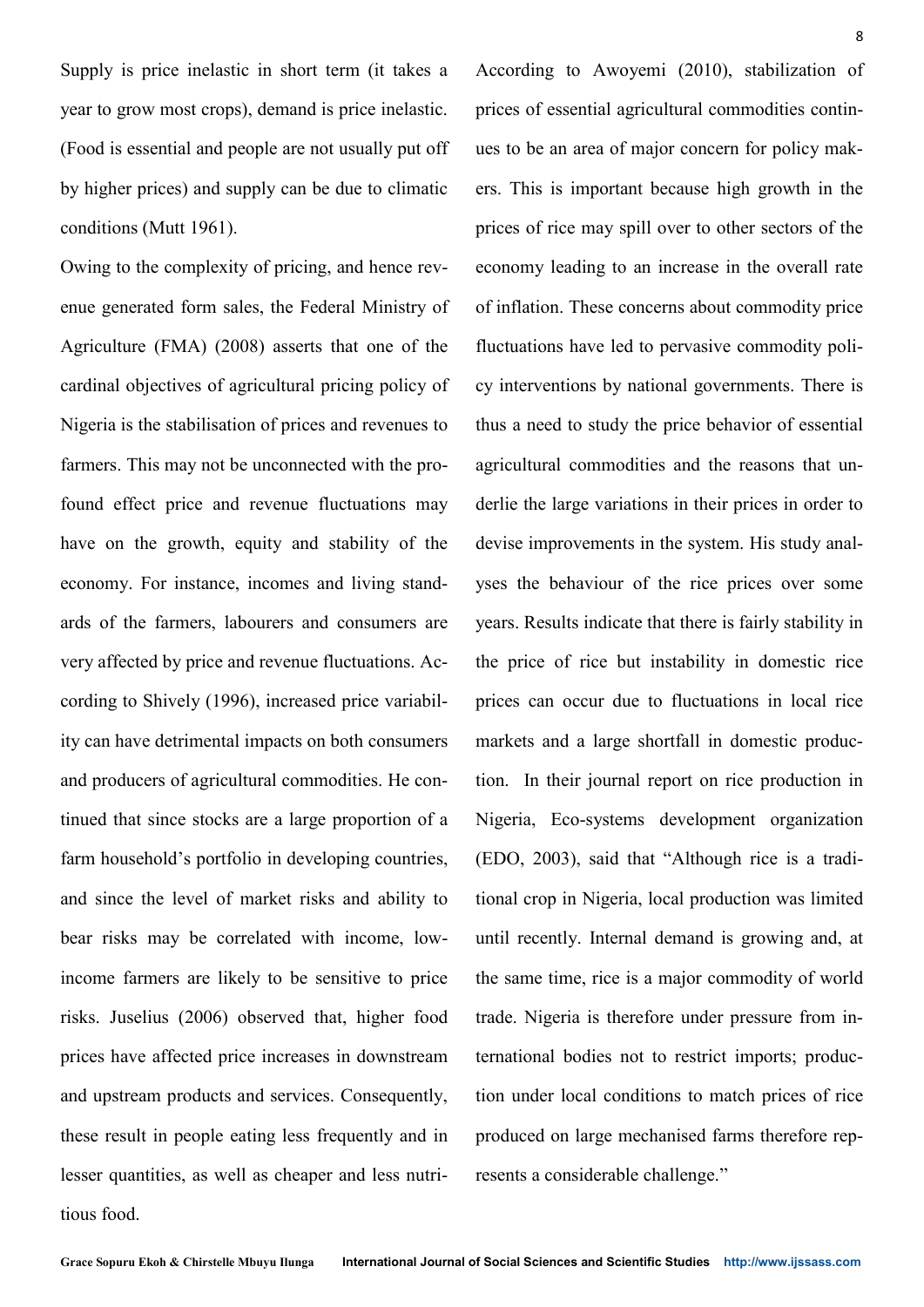# **2.4 Nexus between Inflation Rates and Output**

# **Growth**

Economics have long been interested in the effect inflation on real economic variable; it has expanded greatly, spurred on by the relatively high inflation rates in the development economics beginning in the 1970s and the coincident slowing in the rate of output growth. On traditional and widely accepted notion is that anticipated inflation has little or no effects arising from institutional features such as incompletely indexed tax zero and zero interest payments on currency and reserves. It is also widely accepted that unanticipated inflation affects real variable, at least in the short run. Many analyses also hold that uncertainty about future inflation rates affects real variables. Indeed, Marshall (1886) expressed concern about the negative effects of an uncertain future value of the English pound on output over 100 years ago. More recent arguments in this spirit are continued in Okun (1971) and Friedman (1977), who argue that uncertainty about future inflations is detrimental to real economic activity. Furthermore, they suggest that uncertainty about future inflation in linked to the mean rate of inflation by the policy environment. Friedman, in particular, argues that nations might temporality purse a set of goals, for real variable (for example, output and underpayment) threat leads to a high inflation rate. The high inflation rate induces strong political pressure to reduce it, leading to stop-go

policies and attendant uncertainty about future inflation. Thus, high inflation coexists with increased inflation uncertainty, as individuals become less certain about the political choice over future inflation paths. Friedman postulates a negative effect of a highly volatile inflation rate on economic efficiently for two reasons. First, increased volatility in inflation makes long term contracts costlier because the future long term contracts more costly because the future value of dollar payment is more uncertain. Second, increased volatility inflation reduces the ability of markets of convert information to market participants about relative price movement. By reducing economic efficacy, greater inflation uncertainty should at least temporarily increase the rate of unemployment and reduce economic growth. Through these theoretical concerns about the effect of inflation, uncertainty seem reasonable and persist in economic discussions and existing studies provide only mixed support for them.

Economic theories reach a variety of conclusions about the responsiveness of output growth to inflation. Theories are useful, as they account for some observed phenomenon. Historically, in the absence of what is termed 'persistent inflation', the early inflation-growth theories were built on cyclical observations. Persistent inflation is regarded as a post -World War II phenomenon. Before then, bouts of inflation were followed by bouts of deflation. Having showed no upward or downward trend, infla-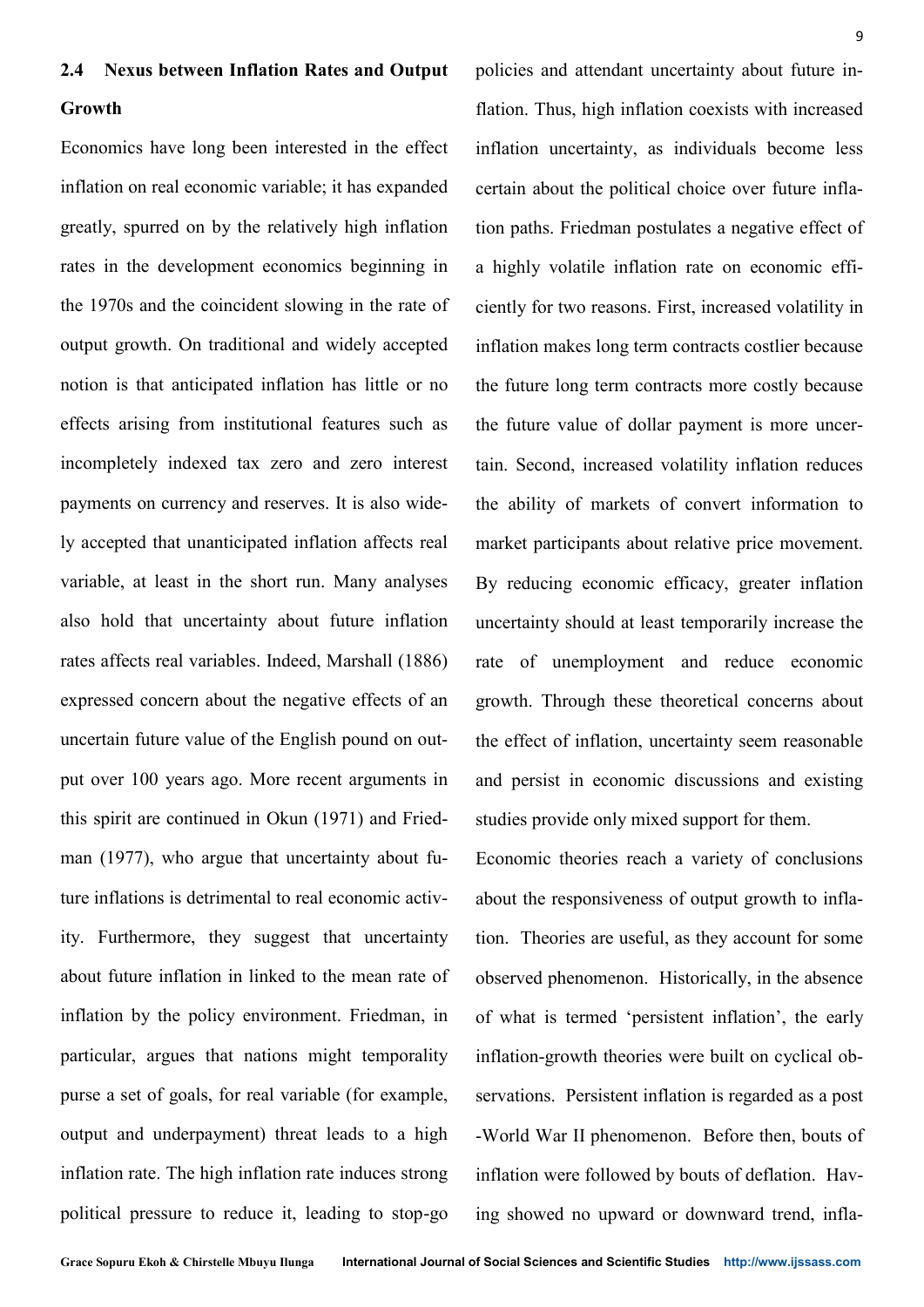tion was said to behave like a 'lazy dog'. It stays at a particular level unless and until there is a disturbance. Thereafter, it moves to another level, at which it settles. Theory, therefore sought to account for a positive correlation between inflation and growth. The aggregate supply-aggregate demand (AS-AD) framework also postulated a positive relationship between inflation and growth where, as growth increased, so did inflation. In the 1970s, however, the concept of stagflation gained prominence, and the validity of the positive relationship was questioned.

# **2.5 Inflation Profile in Nigeria**

In Nigeria, inflation was curtailed effectively in the late 1990s when the country recorded single digit of 8.5% and 6.6% in 1997 and 1999 respectively. Inflation entered the two-digit range between 2001 and 2004 when 18.9%, 13.2%, 14% and 15% were recorded in 2001, 2002, 2003 and 2004 respectively. It is in the light of bringing inflation back to single digit level that the present study becomes highly relevant

Achieving price stability in Nigeria has remained one of the key objectives of monetary policy since the 1970s. In spite of this target by monetary authorities, a persistent increase in prices has constituted a major macroeconomic challenge. From a single digit level in 1960s the inflation rate increased to 16% in 1971 only to jump to an all-high level of 33.9% in 1975. The 1975 high level of inflation has been attributed to the oil boom of the early 1970s and the increases in salaries and wages of both government and private workers. Even though several control measures put in place to control inflation in the late 1970s yielded good results with lower inflation recorded during the period, high inflation levels were nevertheless recorded in 1984, 1988 and 1989 when inflation stood at 39.6%, 38.3% and 40.9% respectively.

Inflation became more worrisome to both monetary regulating authorities and other policy makers in the early 1990s when it increased from 13% in 1991 to 44.5% in 1992 and to an unprecedented level to 72.8% in 1995. It suffices to also note that from 1992 to 1999, Nigeria's real gross domestic product (real GDP) grew at an average of about 2.6%, which is far short of propelling the economy into sustainable growth and development. However, during the democratic era (1999-2007), inflation rate increased from 6.6% in 1999 to a peak of 17.9% in 2005, and later declined by 53.1% to 8.4% in 2006 and further eased to its historical low (since 1986 SAP era) of 5.4% in 2007 (see Figure 1). The emergence of global financial crisis (2008- 2011) further increased inflation rate by over 100% and it averaged 11.8% during the crisis era.

# **2.6 Gaps in Literature**

While the volumes of previous studies are attempting to reach a theoretical consensus on inflation rates and economic growth, it will be of interest to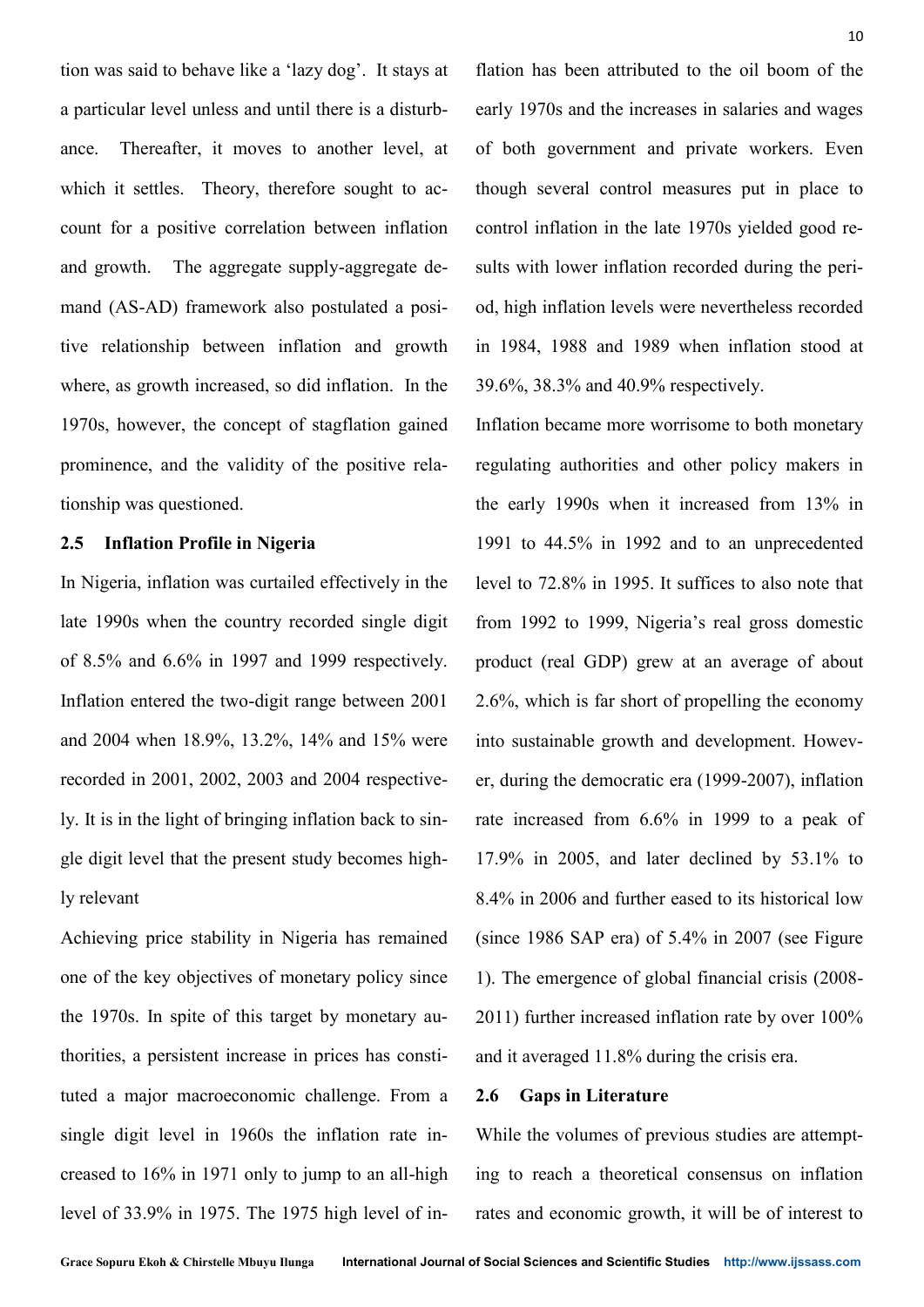examine in the same vein the pathway of rice outputs in the wake of inflation rates. Most empirical studies on inflation rates such as Datta (2011), Gokal and Hanif (2004), Chuan (2009), Chimobi (2010) and Umaru and Zubairu, (2012) concentrated on the effects of inflation rates on economic growth, with little attention on the rice outputs growth.

Furthermore, the long run examination methods used in literatures are mostly Johansen (1991) and Engle and Granger (1987) cointegration methods, whereas the unrestricted ARDL bound testing approach to cointegration developed by Pesaran, Shin and Smith (2001) is particularly applicable in the presence of the disequilibrium nature of the time series data stemming from the presence of possible structural breaks as happens with most economic variables. With the unrestricted ARDL-ECM approach, it can be conveniently tested whether the underlying structural breaks have affected the longrun stability of the estimated coefficients.

In summary, the gap the study intends to fill would be to empirically examine the effects of inflation on the output growth of rice production in Nigeria rather than concentrating on economic growth that has been mostly studied in the past.

# **3.1 Research Design**

Ex-post facto research design was adopted for the study facilitates the tests of hypotheses concerning cause-and-effect relationships; as well as combining theoretical consideration with empirical observation. The use of this design in this study allowed for the testing of expected relationships between and among variables and the making of predictions regarding the relationships between rice output and inflation rates.

# **3.2 The Model**

The theory adopted and utilized in this study is the Keynesian theory of inflation. John Maynard Keynes (1936) and his followers were of the view that increase in the aggregate demand is the source of demand-pull inflation. Demand pull inflation is where the total demand for goods and services is in excess of the aggregate supply and provisions of goods and services in the economy. The aggregate demand in this sense comprises of consumption, investment, and government expenditure.

The Keynesian school of thought suggests that money is exogenously determined by the central authority. This school assumes an economy under less than full employment equilibrium since according to it; the economy can never operate at full employment equilibrium.

In Nigeria, where the economy can hardly produce output to meet up with economy's demand and which is highly foreign dependent, may be faced with more inflationary pressures due to excess demand and when taxes are increased as the producers may get involved more in rent seeking economic activities rather getting involved in the real sec-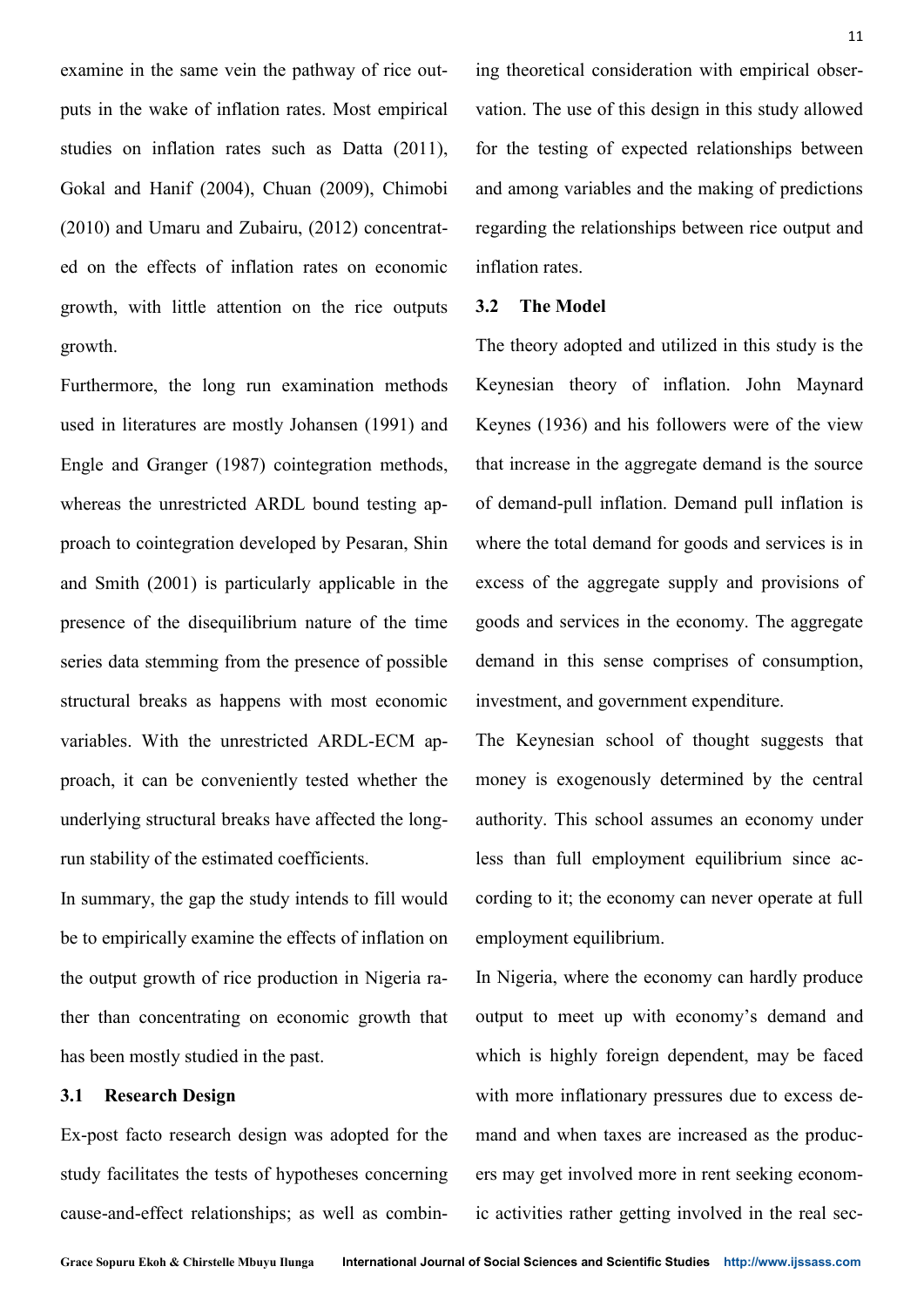#### **3.3 Model Specification**

This research work adopted the econometric model previously used by Osuala & Onyeike (2013). Following the position of Osuala & Onyeike (2013), the relationship between the dependent variable and explanatory variable can be specified as:

$$
Y = f(X) \tag{1}
$$

Where  $Y =$  dependent variable and X is the explanatory variable.

Integrating the variables used in this research work equation 1 above is rewritten as

$$
RO = f(IFR)
$$
 (2)  
Where;

 $RO =$  Rice Output

 $IFR = Inflation rates$ 

Specifying equation (2) in a stochastic (linear regression) form we have:

$$
RO = \alpha_0 + \alpha_1 IFR + \alpha_2 CPI + \alpha_3 GMS + \mu_t
$$
 (3)  
Where;

$$
r_t =
$$
 denotes the white noise error term

= is a constant parameter, while

 $\alpha_1, \alpha_2, \alpha_3$  = is the parameter of coefficients. It is the slope of the graph that measures the change in the rice output as a result of a unit change in inflation rate

# *Parameters for Estimation/A Priori Expectation*

The *a priori* expectations of the explanatory variables are as expressed as:

 $\alpha_1, \alpha_2, \alpha_3 < 0$ ; that is, inflation rate is expected to have a negative effect on rice output.

# **Unit Root Test for Stationarity of Data**

Econometric studies have shown that most financial and macro-economic time series variables are non-stationary and using non-stationary variables lead to spurious regression (Engel & Granger, 1987). The first step involves testing the stationarity of the variables, and then the order of integration of the individual series under consideration. Researchers have developed several procedures for the test of order of integration. The most popular ones are Augmented Dickey-Fuller (ADF) test due to Dickey and Fuller (1979). Augmented Dickey-Fuller test relies on rejecting a null hypothesis of unit root (the series are non-stationary) in favour of the alternative hypotheses of stationarity. The tests are conducted with and without a deterministic trend (t) for each of the series. The general form of ADF test is estimated by the following regression: **13. Model Specification**<br>
the research vertic stopped the economicity road  $\alpha_1, \alpha_2, \alpha_3$  by Chank as Chapter (*D13*), Tal. have a negative of Net art means the series of the potention of Oxtata & Oxycine (2013). Ta 3 **Model Specification**<br>
23 **Model Specification**<br>
24,  $a_2$ ,  $a_3$   $a_5$   $b_6$  intit is, inflation rate is experiment<br>
26 intervalsed by Osuala & Onyvike (2013). Fol. <br>
26 Lunit Root Test for Stationarity of Data<br>
26 win The state of integration. The sphere of integration. The sphere of integration. The sphere of integration. The sphere of set relies on rejecting to the series are non-standard with and with a sphere of sphere of the serie reflects have developed several proced<br>of order of integration. The most po<br>Augmented Dickey-Fuller (ADF)<br>key and Fuller (1979). Augmente<br>ler test relies on rejecting a null hy<br>t root (the series are non-stationary) i<br>alt *Z t Z Z* − − and and mean and the antisomeral control of<br>the  $\Delta E = \beta_1 + \beta_2 + \gamma_1 + \gamma_2$ <br>in the Root Test for Stationarity of Data<br>iconometric studies have shown that most finan-<br>ial and macro-economic time series variables are<br>on-stati

$$
\Delta Z_t = \beta_1 + \beta_2 t + \delta Z_{t-1} + \sum_{i=1}^m \alpha_i \Delta Z_{t-i} + \varepsilon_t \tag{4}
$$

Where  $Z_t$  is the time series under consideration,

$$
\varepsilon_t
$$
 is pure white noise error, *t* is trend,  $\beta_1$  is drift

and  $\overline{P}$   $\overline{P}$  . The number of lagged difference terms to include is often determined empirically, the idea being to include enough terms so that the error term is serially uncorrelated. If the null hy- $Z_t$  is the time series under<br>pure white noise error, *t* is tren<br> $\delta = \rho - 1$ . The number of lagg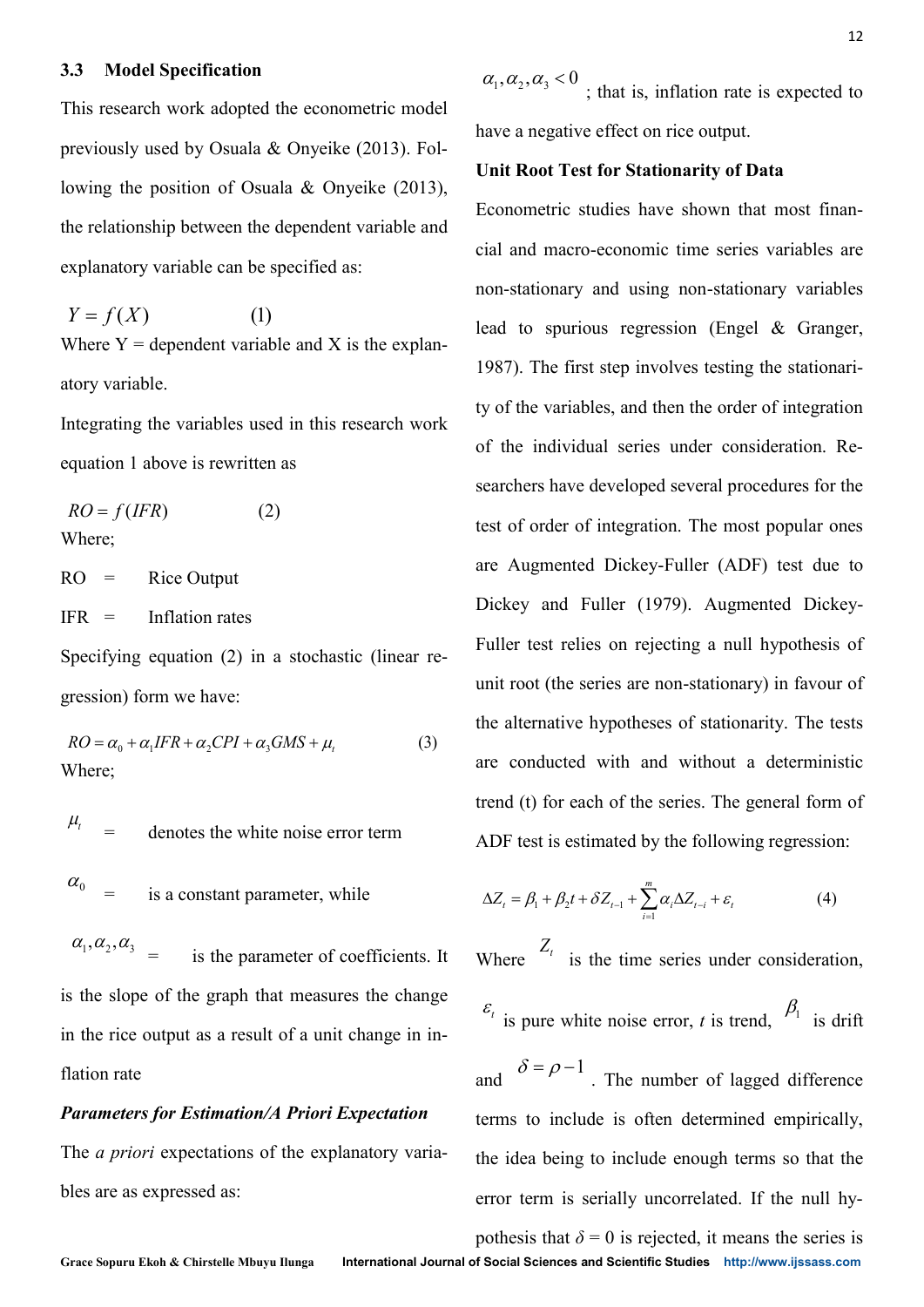is stationary. Unfortunately, under the null hypothesis that  $\delta = 0$  (i.e.,  $\rho = 1$ ), the *t* value of the estimated coefficient of does not follow the *t* distribution even in large samples; that is, it does not have an asymptotic normal distribution. Dickey and Fuller have shown that under the null hypothesis that  $\delta$  =

0, the estimated *t* value of the coefficient of  $Z_{t-1}$ follows the *τ* (tau**)** statistic**.** These authors have computed the critical values of the *tau statistic* on the basis of Monte Carlo simulations.

# **Co-integration Test for Stationarity of Data**

The second step is the testing of the presence or otherwise of co-integration between the series of the same or different order of integration through forming a co-integration equation. The basic idea behind co-integration is that if, in the long-run, two or more series move closely together, even though the series themselves are trended, the difference between them is constant. It is possible to regard these series as defining a long-run equilibrium relationship, as the between them is stationary. A lack of co-integration suggests that such variables have no long-run relationship: they can wander arbitrarily far away from each other (Dickey, 1979).

Pesaran and Shin (1999) showed that cointegrating systems can be estimated using bound test, with the advantage that the variables in the specified model can either be  $I(0)$  or  $I(1)$  or a combination of both; and without needing to pre-specify which are I(0)

or  $I(1)$ .

The bounds test procedure is captured with the following representation: test procedure is captured wit<br>
esentation:<br>  $\int_{-1}^{-1} \gamma i^* \Delta R O_{t-1} + \sum_{i=1}^{k} \sum_{i=0}^{q_i-1} \Delta I F R_i + \Delta$ <br>
est for the existence of long-r<br>
then simply a test of:<br>  $= \delta_k = 0$  (6) *i* is test procedure is capture<br> *i* interaction:<br>  $\sum_{i=1}^{p-1} \gamma i^* \Delta R O_{t-1} + \sum_{i=1}^{k} \sum_{i=0}^{q_j-1} \Delta I F$ <br> *i* test for the existence of<br> *i* is then simply a test of:<br>  $\therefore = \delta_k = 0$  (6)

$$
13
$$
\n
$$
13
$$
\n
$$
13
$$
\n
$$
14
$$
\n
$$
15
$$
\nThe bounds test procedure is captured with the following representation:\n
$$
\Delta R O_t = -\sum_{i=1}^{p-1} \gamma t^* \Delta R O_{t-1} + \sum_{i=1}^{k} \sum_{i=0}^{q-1} \Delta I F R_i + \Delta C P I_j + \Delta G M S_j, t -
$$
\nThe bound test for the existence of long-run relations\n
$$
\Delta R O_t = 0
$$
\n
$$
\rho = 0
$$
\n
$$
\delta_1 = \delta_2 = \dots = \delta_k = 0
$$
\n
$$
\delta_1 = \delta_2 = \dots = \delta_k = 0
$$
\n
$$
16
$$
\n
$$
17
$$
\n
$$
18
$$
\n
$$
\rho = 0
$$
\n
$$
\delta_1 = \delta_2 = \dots = \delta_k = 0
$$
\n
$$
17
$$
\n
$$
\delta_1 = \delta_2 = \dots = \delta_k = 0
$$
\n
$$
18
$$
\n
$$
19
$$
\n
$$
10
$$
\n
$$
11
$$
\n
$$
13
$$
\n
$$
13
$$
\n
$$
18
$$
\n
$$
\Delta R O_t = \frac{\delta_1}{\delta_1} \Delta I F R_i + \Delta C P I_j + \Delta G M S_j, t -
$$
\n
$$
\rho = \frac{\delta_1}{\delta_1} \Delta I F R_i + \Delta C P I_j + \Delta G M S_j, t -
$$
\n
$$
\rho = 0
$$
\n
$$
\delta_1 = \delta_2 = \dots = \delta_k = 0
$$
\n
$$
16
$$
\n
$$
17
$$
\n
$$
\rho = 0
$$
\n
$$
\delta_1 = \delta_2 = \dots = \delta_k = 0
$$
\n
$$
17
$$
\n
$$
18
$$
\n
$$
19
$$
\n
$$
10
$$
\n
$$
11
$$
\n
$$
12
$$
\n
$$
13
$$
\n
$$
18
$$
\n

The bound test for the existence of long-run relationships is then simply a test of:

$$
\rho = 0
$$

$$
\delta_1 = \delta_2 = \dots = \delta_k = 0 \tag{6}
$$
  
Where;

$$
^{ROt} =
$$
 Rice outputs at time t

$$
IFR_j = \text{Inflation rates}
$$

$$
IFR_j = \text{Inflation rates}
$$

$$
CPI_t = \text{Cosumer price index}
$$

 $GMS_j$  =growth in Money supply

 $\gamma$  = coefficient of parameter estimate of lagged rice outputs

As a tradition, the test for null hypothesis of no Cointegration against alternative of the existence of a long run relationship is tested by using F-test such as; = coefficient of par<br>
e outputs<br>
a tradition, the test fc<br>
egration against altern<br>
ig run relationship is<br>  $\alpha_0 = \alpha_1 = \alpha_2 = \dots = 0$ <br>  $\alpha_1 = \alpha_2 = \dots = 0$ <br>
the computed F-station = coefficient of particular<br>
a tradition, the test for<br>
egration against alterring<br>
num relationship is<br>  $\Gamma_0 = \alpha_1 = \alpha_2 = \dots = 0$ <br>  $\Gamma_1 = \alpha_1 = \alpha_2 = \dots = 0$ <br>
the computed F-station<br>
the computed F-station tion rates<br>
sumer price index<br>
in Money supply<br>
t of parameter estimate of lagg<br>
he test for null hypothesis of no C<br>
mst alternative of the existence of<br>
mship is tested by using F-test su<br>
.........= $\alpha_n = 0$ <br>
.........= sumer price index<br>
in Money supply<br>
t of parameter estimate of lagg<br>
he test for null hypothesis of no C<br>
nst alternative of the existence of<br>
nship is tested by using F-test st<br>
.........=  $\alpha_n = 0$ <br>
.........=  $\alpha_n \neq 0$ = Inflation rates<br>
= Consumer price index<br>
= Consumer price index<br>  $\ell$  = growth in Money supply<br>
coefficient of parameter estimate of lagged<br>
ttputs<br>
cadition, the test for null hypothesis of no Co-<br>
tion against alterna Inflation rates<br>  $\frac{R_1}{r}$  = Inflation rates<br>
Inflation rates<br>
IS<sub>J</sub> = growth in Money supply<br>
= coefficient of parameter estimate of lagged<br>
outputs<br>
tradition, the test for null hypothesis of no Co-<br>
gration against a

$$
H_0 = \alpha_1 = \alpha_2 = \dots = \alpha_n = 0
$$
  

$$
H_1 = \alpha_1 = \alpha_2 = \dots = \alpha_n \neq 0
$$

If the computed F-statistic falls above the upper bound critical value of F-tabulated developed by Pesaran and Shin (1999), the null of no Cointegration is rejected which implies that long run  $Z_{i-1}$   $\rho = 0$ <br>
aave  $\delta_1 = \delta_2 = ... = \delta_k = 0$  (6)<br>
aave  $\delta_1 = \delta_2 = ... = \delta_k = 0$  (6)<br>  $RO_i$  *FFR*  $j = 1$  **Inflation rates**<br> **or**  $FFR$   $j = 1$  **Inflation rates**<br> **or**  $GMF_i$   $= 1$  **Consumer price index**<br> **two**  $GMS_j$  **\_\_\_\_\_\_\_\_\_**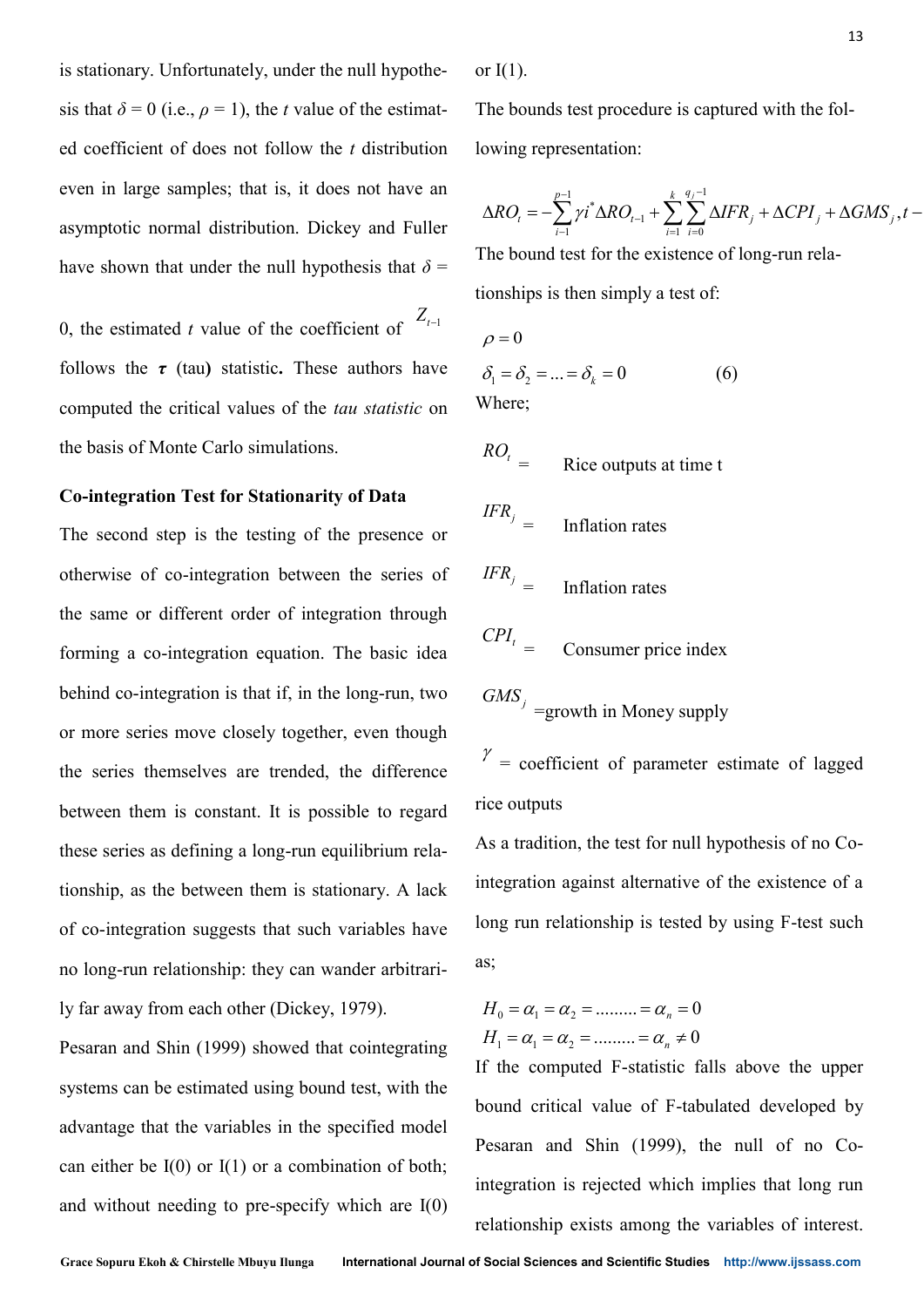On contrary, if it falls below the lower bound, then the null of no Co-integration cannot be rejected. Finally, if it lies between these two bounds, the result seems inconclusive.

Finally, after establishing the existence of long-run cointegration relationship between rice output and inflation rates, the study shall investigate both the long-run effects and the short-run dynamics using the (unrestricted) Error Correction Model (ECM) approach. ECM will be applied to find out the speed of adjustment the variables follow towards the long-run equilibrium path in response to any divergence that occurred in the short-run.

# **3.4 Sources and Nature of Data**

The data used for this research work consist mainly of secondary data which are relevant to the study and were obtained from published sources. The published sources include data from Central Bank of Nigeria (CBN) publications, CBN statistical bulletin, journals, magazines, newspapers, National Bureau of Statistics (NBS), internet and other relevant publications.

## **3.5 Method of Data Analysis**

The study shall employ two econometric models to achieve the empirical results. The first econometric model examines the short-run and long-run relationship between rice outputs and Inflation rate by applying the Autoregressive Distributed Lag (ARDL) approach test and the associated Error Correction Model (ECM) and the second is the application of the Granger causality test to determine the direction of causality between the two variables.

# **3.5.1 Autoregressive Distributed Lag (ARDL) Approach**

We incorporate our inflation rates and rice output relationship into the unrestricted ARDL model framework of equation (5) so as to obtain the conditional (restricted) ARDL steady-state model of the form: 14<br>
of the Granger causality test to determine<br>
tion of causality between the two varia-<br>
toregressive Distributed Lag (ARDL)<br>
h<br>
porate our inflation rates and rice output<br>
nip into the unrestricted ARDL model<br>
class to <sup>14</sup><br>
Granger causality test to determine<br>
causality between the two varia-<br> **essive Distributed Lag (ARDL)**<br>
our inflation rates and rice output<br>
o the unrestricted ARDL model<br>
quation (5) so as to obtain the con-<br>
ted) <sup>14</sup><br>
tion of the Granger causality test to determine<br>
lirection of causality between the two varia-<br> **Autorcgressive Distributed Lag (ARDL)**<br> **roach**<br>
neorporate our inflation rates and rice output<br>
onship into the unres <sup>14</sup><br>ger causality test to determine<br>sality between the two varia-<br>parameters and rice output<br>inflation rates and rice output<br>e unrestricted ARDL model<br>on (5) so as to obtain the con-<br>ARDL steady-state model of<br> $\frac{1}{\sqrt{2$ <sup>14</sup><br>
the Granger causality test to determine<br>
of causality between the two varia-<br>
egressive Distributed Lag (ARDL)<br>
tate our inflation rates and rice output<br>
into the unrestricted ARDL model<br>
of equation (5) so as to ob

$$
\Delta RO_t = \alpha_0 + \sum_{i=1}^m \alpha_i^i \Delta RO_{t-i} + \sum_{j=0}^n \alpha_j^i \Delta IFR_{t-j} + \sum_{j=0}^0 \alpha_j^i \Delta CPI_{t-j} + \sum_{j=0}^n \alpha_i^i \Delta G
$$
  

$$
\alpha_8 GMS_{t-1} + \varepsilon_t
$$
 (7)

Once a long-run association is established between the variables, the study would proceed to examine the long-run effect and the short-run dynamics using unrestricted Error Correction Model (ECM) approach. A dynamic ECM can be derived from cointegrating ARDL through a simple linear transformation. The ECM gives the short run coefficient without losing the long run information. It helps to reconcile the short-run error and establish a longrun equilibrium relationship between the variables which are more suitable for this study. Using the ECM proposed by Inder (1993) which is in-line with our study, we specify our model as follows:  $\Delta RO_i = \alpha_0 + \sum_{i=1}^{\infty} \alpha'_i \Delta R O_{i-1} + \sum_{j=0}^{\infty} \alpha'_j \Delta I F R_{i-j} + \sum_{j=0}^{\infty} \alpha'_j \Delta C P I_{i-j} + \alpha_i G M S_{i-1} + \epsilon_i$ <br>Once a long-run association is established between<br>the variables, the study would proceed to examine<br>the long-run <sup>14</sup><br>
and Granger causality test to determine<br>
of causality between the two varia-<br> **gressive Distributed Lag (ARDL)**<br>
ate our inflation rates and rice output<br>
into the unrestricted ARDL model<br>
fequation (5) so as to obta 14<br>
ication of the Granger causality test to determine<br>
e direction of causality between the two varia-<br> **85.1 Autoregressive Distributed Lag (ARDL)**<br> **approach**<br>
c incorporate our inflation rates and rice output<br>
lations <sup>14</sup><br>the Granger causality test to determine<br>
16 of causality between the two varia-<br>
egressive Distributed Lag (ARDL)<br>
rate our inflation rates and rice output<br>
into the unrestricted ARDL model<br>
of equation (5) so as to or of the Greetion of c<br>
ection of c<br> **attinguishing into**<br>
rock of equal<br>  $t$  (restricted<br>  $t$ <br>  $\alpha_0 + \sum_{i=1}^{m} \alpha_i^i \Delta t$ <br>  $\alpha_1 + \varepsilon_t$ <br>  $t$  long-run as<br>
iables, the s<br>
g-run effect<br>
restricted I<br>
ch. A dyna <sup>14</sup><br> **Roof Control** and Control and Control and Control and Control and interpretical CARDL.<br> **R.1 Autorcepressive Distributed Lag (ARDL)**<br> **Poproach**<br> **RO, and FRECPI GMS ROL and FRECPI GMS ROL model**<br> **RO** required and <sup>14</sup><br>
14<br>
14<br>
16 of the Granger causality test to determine<br>
tetion of causality between the two varia-<br> **utorcegressive Distributed Lag (ARDL)**<br>
16<br>
16<br>
16<br>
16<br>
16<br>
17<br>
16<br>
17<br>
17<br>  $\alpha_0 + \sum_{j=1}^n \alpha'_1 \Delta RO_{r-j} + \sum_{j=0}^n \alpha'_$ <sup>14</sup><br><sup>14</sup><br>
blication of the Granger causality test to determine<br>
he direction of causality between the two varia-<br>
1.5.1 Autoregressive Distributed Lag (ARDL)<br>
Approach<br>
We incorporate our inflation rates and rice output<br> 14<br>
alication of the Granger causality test to determine<br>
the direction of causality between the two varia-<br>
bles.<br> **A.5.1 Autoregressive Distributed Lag (ARDL)**<br> **Approach**<br>
We incorporate our inflation rates and rice o <sup>14</sup><br>the Granger causality test to determine<br>of causality between the two varia-<br>regressive Distributed Lag (ARDL)<br>rate our inflation rates and rice output<br>into the unrestricted ARDL model<br>of equation (5) so as to obtain unrestricted Error Correction Model (EC<br>
bach. A dynamic ECM can be derived fr<br>
egrating ARDL through a simple linear tra<br>
ation. The ECM gives the short run coeffici<br>
but losing the long run information. It helps<br>
ncile restricted Error Correction M<br>ch. A dynamic ECM can be a<br>grating ARDL through a simple<br>ion. The ECM gives the short rt<br>t losing the long run informatio<br>ile the short-run error and esta<br>uilibrium relationship between<br>are m prestricted Error Correction M<br>ch. A dynamic ECM can be<br>grating ARDL through a simple<br>ion. The ECM gives the short rt<br>at losing the long run informatic<br>ile the short-run error and esta<br>uilibrium relationship between<br>are m estricted Error Correction<br>
1. A dynamic ECM can<br>
ating ARDL through a sin<br>
1. The ECM gives the sho<br>
losing the long run inform<br>
2. the short-run error and<br>
librium relationship betwe<br>
1. represent the speed of this<br>
1. *t* unrestricted Error Correction Model (proach. A dynamic ECM can be derived integrating ARDL through a simple linear mation. The ECM gives the short run coef thout losing the long run information. It h concile the short restricted Error Correcti<br>cch. A dynamic ECM car<br>grating ARDL through a s<br>ion. The ECM gives the sl<br>tt losing the long run infor<br>ile the short-run error and<br>uilibrium relationship bet<br>are more suitable for this<br>proposed b *RO FR CPINCION* CONDIGATE  $RPL$  standy-state model of  $RPL$  its differential (restricted) ARDL steady-state model of  $RRO = \alpha_6 + \sum_{j=1}^{m} \alpha'_i ARO_{i-j} + \sum_{j=0}^{n} \alpha'_j ARP_{i-j} + \sum_{j=0}^{n} \alpha'_j ARC_{i-j} + \sum_{j=0}^{n} \alpha'_j ARC_{i-j} + \sum_{j=0}^{n} \alpha$ bication of the Granger causality test to determine<br>
the direction of causality between the two varia-<br>
bles.<br>
5.5.1 Autoregressive Distributed Lag (ARDL)<br>
Approach<br>
We incorporate our inflation rates and rice output<br>
ela

$$
\Delta R O_i = \alpha_0 + \sum_{i=1}^{m} \alpha_i^i \Delta R O_{i-i} + \sum_{j=0}^{n} \alpha_j^i \Delta IFR_{i-j} + \sum_{j=0}^{n} \alpha_j^i \Delta CPI_{i-j} + \sum_{j=0}^{n} \alpha_i^j \Delta GMS_{i-j} + \delta ECT_{i-1} + \varepsilon_i
$$
(8)

Where;  $\delta$  is the speed of adjustment parameter;  $ECT<sub>t-1</sub>$  (which is the lagged Error Correction Term)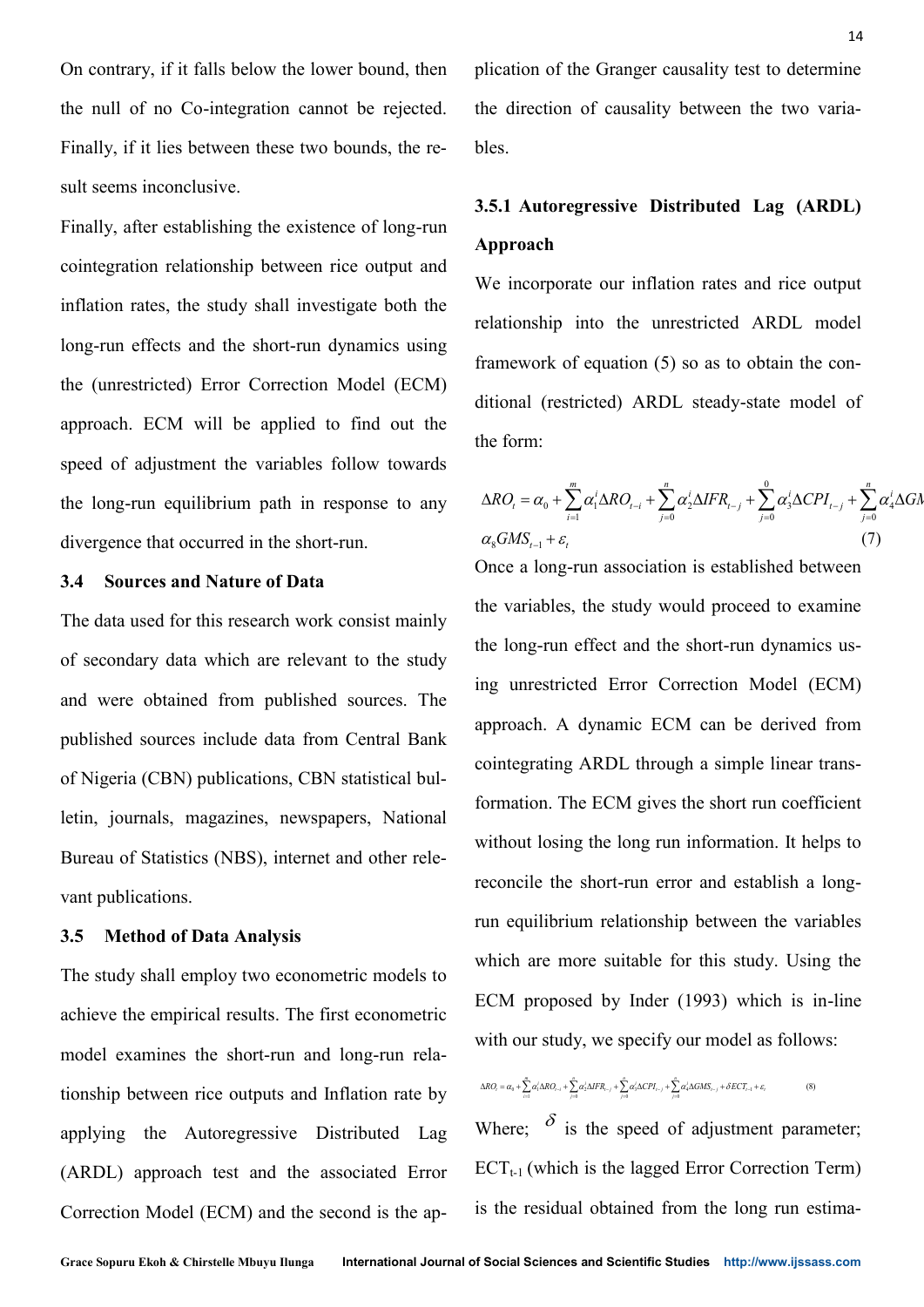estimation. The coefficient ( $\delta$ ) is expected to be less than one, negative and statistically significant. The negative sign of the  $ECT_{t-1}$  term indicates longrun convergence of the model to equilibrium; as well as explaining the proportion and the time it takes for the disequilibrium to be corrected in order to return the disturbed system to equilibrium. The magnitude of the coefficient measures the speed of adjustment. **Example 1.1** is expected to be  $H_1: \sum_{j=1}^n A_{ij}^T \neq 0$ ; which implies that inflation<br> **RO RO FIGURE 1.1** is generate the summary and statistically significant.<br>
This generation convergence of the ECT<sub>+</sub>1 term indicate ation. The coefficient (δ) is expected to be  $H_1: \sum_{i=1}^n A_i^i \neq 0$ , which implies that inflation<br>han one, regative and statistically significant<br>reasting the mean exercise of the RCT, term infinites long<br>to the mean **ISSUAL EVALUATE:** The coefficient  $\binom{N}{i}$  is expected to be  $H_1: \sum_{i=1}^i A_i^i = 0$ ; which implies that influion<br>
the regative sign of the IEUT<sub>1</sub>, term indicates long,<br>
IFR RO expective sign of the control state of th after, The conclusion ( $\delta$ ) is expected to be  $H_1: \sum_{i=1}^n A_i^i \neq 0$ ; which imptites that influition<br>an one, regarive and statistically significant.<br>
mates grouper cause rice couple. Thus, the regarding<br>
mates are ea

# **3.5.2 Granger-Causality Test**

After the testing of the co-integration relationship, we test for causality between rice output and inflation rates in Nigeria. If the two variables are cointegrated, an error correction term (ECT) is required to be included (Granger, 1969) in the following bi-variate auto-regression: explaining the proportion and the tim<br>the disequilibrium to be corrected in or<br>the disturbed system to equilibrium.<br>le of the coefficient measures the speed<br>nt.<br>anger-Causality Test<br>testing of the co-integration relations disequilibrium to be corre<br>disturbed system to equi<br>the coefficient measures<br>**r-Causality Test**<br>ing of the co-integration<br>usality between rice outr<br>Nigeria. If the two variation<br>included (Granger, 1969<br>iate auto-regressio aining the proportion and the<br>disequilibrium to be corrected<br>disturbed system to equilibri<br>f the coefficient measures the<br>per-Causality Test<br>ting of the co-integration rela<br>ausality between rice output a<br>Nigeria. If the t as explaining the proportion and the tin<br>
s for the disequilibrium to be corrected in c<br>
tturn the disturbed system to equilibrium.<br>
nitude of the coefficient measures the spee<br>
stment.<br>
2 Granger-Causality Test<br>
r the te disequilibrium to b:<br>
disturbed system t<br>
f the coefficient me<br>
ger-Causality Test<br>
ting of the co-integ<br>
ausality between ric<br>
Migeria. If the two<br>
included (Granger<br>
riate auto-regression<br>
riate auto-regression<br>  $\sum_{t=1$ the disturbed system to equilibrium.<br>
c of the coefficient measures the speed<br>
at.<br>
anger-Causality Test<br>
testing of the co-integration relations<br>
or causality between rice output and in<br>
in Nigeria. If the two variables disturbed system to equil<br>the coefficient measures the<br>coefficient measures that<br>is ality between rice output<br>vigeria. If the two varial<br>error correction term (lincluded (Granger, 1969)<br>ate auto-regression:<br> $\sum_{i=1}^{m} \beta_{$ *turn* the disturbed system to be corrected in c<br> *turn* the disturbed system to equilibrium.<br> *titude* of the coefficient measures the spee<br> *tment.*<br> **Cranger-Causality Test**<br> *r* the testing of the co-integration relat disturbed system to<br>
f the coefficient mea<br>
er-Causality Test<br>
ting of the co-integr<br>
ausality between rice<br>
Nigeria. If the two<br>
m error correction t<br>
included (Granger,<br>
riate auto-regression<br>  $\sum_{i=1}^{n} \beta_{1i} RO_{t-1} + \sum$ 

$$
RO_{t} = \beta_{0} + \sum_{t=1}^{n} \beta_{1t} RO_{t-1} + \sum_{t=1}^{m} \beta_{2t} IFR_{t-1} + \varepsilon_{t}
$$
  

$$
IFR_{t} = \varphi_{0} + \sum_{t=1}^{0} \varphi_{1t} IFR_{t-1} + \sum_{t=1}^{p} \varphi_{2t} RO_{t-1} + \varepsilon_{t}
$$

Where:

 $RO =$  Rice outputs at time, t.  $IFR_t$  = is the inflation rate at time, t. Thus, the following hypotheses are testable for equations (9) and (10):  $\epsilon_{-1} + \epsilon_t$  (10) bles i<br>
The econom<br>
burds<br>
me, t. tion<br>
are testable for of un<br>
Applying Al<br>  $\sum_{j=1}^p A_{ni}^j = 0$  cess<br>
do not granger  $RO_{i-1} + \varepsilon_i$  (10) bles<br>
The econor<br>
t. burd<br>
time, t. tion<br>
s are testable for of university of the Applying A<br>  $H_0: \sum_{j=1}^p A_{ni}^j = 0$  cess<br>
s do not granger

$$
H_0: \sum\nolimits_{j=1}^p A_{ni}^j = 0
$$

The null hypothesis is given as:

This implies that inflation rates do not granger cause rice output;

While the alternative hypothesis is:

 $j=1$   $\lambda$ **<sup>n</sup>i**  $\tau$ **0**  $\sum_{j=1}^{p} A_{ni}^{j} \neq 0$ 

 $\sum_{j=1}^{1} \sum_{n=1}^{1}$  + 0<br>; which implies that inflation rates granger cause rice output. Thus, the rejection of the null hypothesis in each case implies causality, and to determine the direction of causality, the *F* -test statistics would be used.  $\sum_{j=1}^{p} A_{ni}^{j} \neq 0$ ; which implies<br>s granger cause rice output. The  $H_1: \sum_{j=1}^p A_{ni}^j \neq 0$ ; which implies<br>ates granger cause rice output. The

# **3.6 Justification of the Model**

The justification for the use of ARDL and Granger causality approaches are:

- The endogeneity problems and inability to test hypotheses on the limited coefficients in the long run are avoided. That is it has superior statistical properties in small samples as it is relatively more efficient in small sample data sizes found mostly in studies on developing countries.
- The long run and short run parameters of the model are estimated simultaneously.

It can be applied irrespective of whether the varia-

- bles in the model are endogenous. (10)
- The econometric methodology is relieved of the burden of establishing the order of integration among the variables and of pre-testing of unit roots.
- Applying ARDL is helpful in data generating process through taking enough lags general-tospecific modelling framework.  $\sum_{j=1}^{p} A_{ni}^{j} = 0$

(9)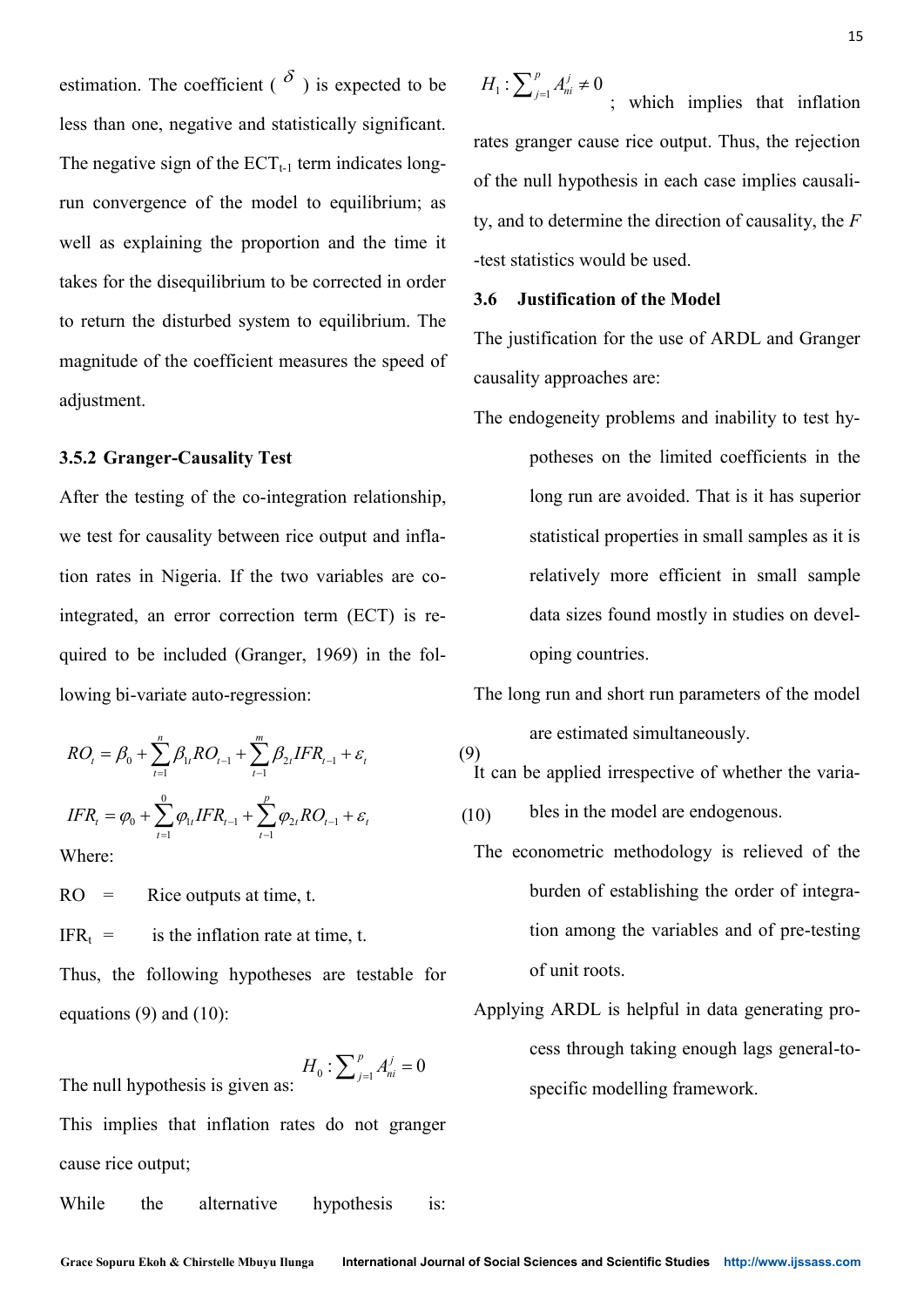#### **4.1 Data Presentation**

This section shows the data used for the empirical analysis. These data were adequately sourced from CBN statistical bulletin. The data used are data on Inflation Rates, Growth in Money Supply, Consumer Price Index and Rice Outputs at Current Basic Prices (N' Million); for the periods 1986 to 2016.

#### **4.2 Data Analysis and Results**

For examining of estimation technique among the study variables, pre-estimation test was conducted.

# **4.2.1 Unit Root Test Result**

Augmented Dickey-Fuller (ADF) test was used to ascertain whether the four variables of the study exhibit unit root property. This is to find out if the relationship between economic variables is spurious. Thus, in this section, the analyses continue with a test of unit root to avoid "spurious" or "nonsense" regression results. The result of unit root test is presented in Table 1 below.

**Table 1: Summary of ADF Unit Root Test Results**

| Vari-<br>ables | $ADF-$<br>statistics | <b>Critical Val-</b><br>ues | Order of inte-<br>gration |
|----------------|----------------------|-----------------------------|---------------------------|
| R <sub>O</sub> | $-7.790918$          | $-4.356068*$                | I(0)                      |
| <b>IFR</b>     | $-5.819927$          | $-4.374307*$                | I(0)                      |
| <b>CPI</b>     | $-3.645969$          | $-3.574244**$               | I(1)                      |
| <b>GMS</b>     | $-4.29157$           | $-3.595026**$               |                           |

Note: \* and \*\*indicate significant at 1% and 5% levels respectively

From Table 4.2, the traditional test of the ADF in-

dicates that three of the variables tend to be stationary at levels and they are RO, IFR and GMS. Their ADF test statistics values of -7.790918, -5.819927 and -4.29157are greater than their critical values of -4.356068, -4.374307 and -3.595026 in absolute term at 1%, 1% and 5% levels respectively. However, CPI was found stationary at first difference (that is at order  $I(1)$ ) and 5 percent. Therefore, all the variables were found to be stationary at different orders (a mixture of  $I(1)$  and  $I(0)$  and thus that the bounds testing co-integration approach.

#### **4.2.2 Co-integration Test Result**

Having established the order of integration, the next task of the study is to establish long run relationship among the variables. Economically, variables are co-integrated if they have a long term, or equilibrium relationship between them. Thereafter, the bounds testing approach is used to determine whether a long-run co-integration relationship exists between inflation rate variables and rice output. The result of the co-integration test is presented in Table 2.

*Source: Authors computations (2018), using Eviews-9*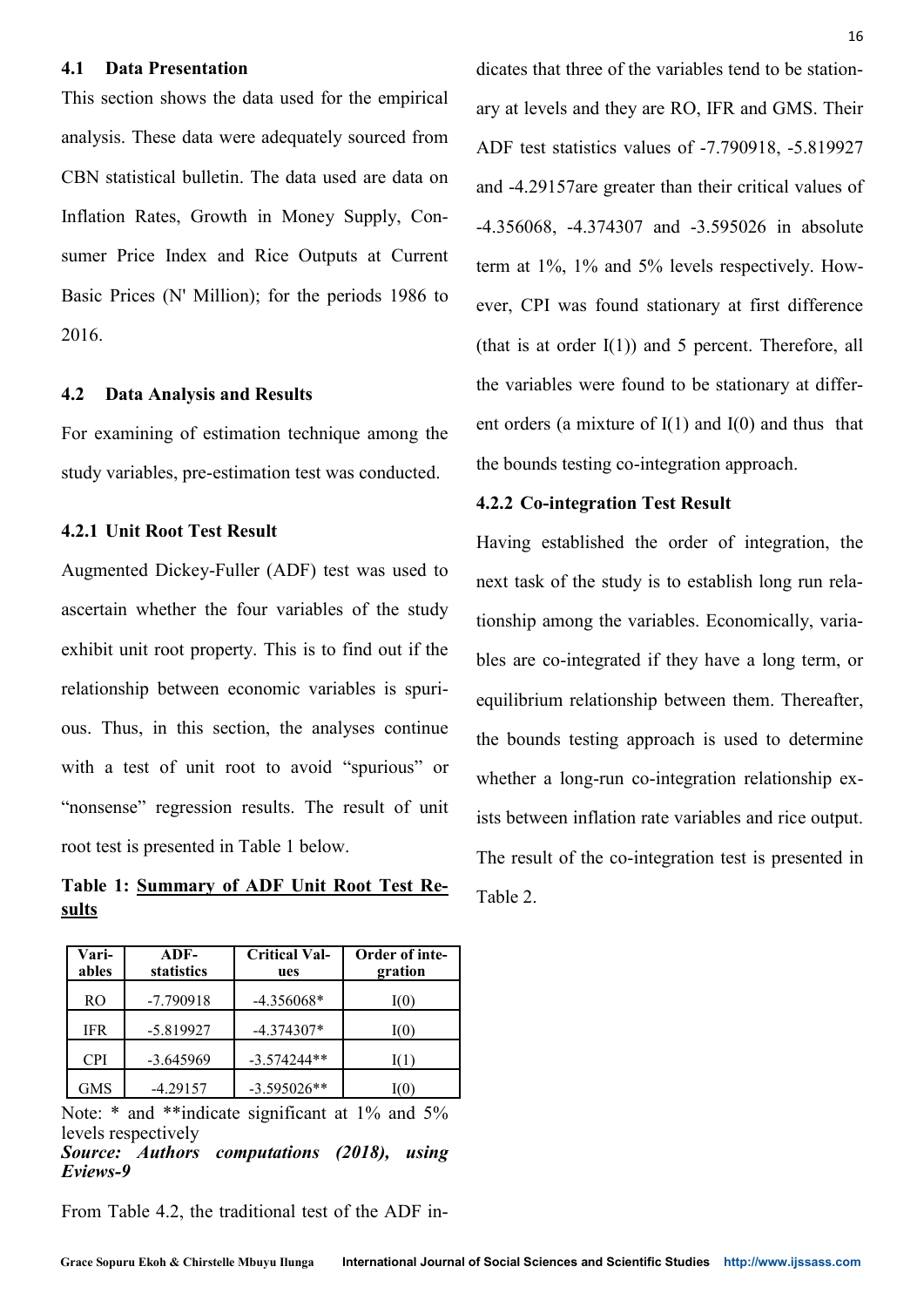#### **Table 2: Bounds Test Co-integration Result**

| <b>F-Bounds Test</b>  |         | <b>Null Hypothesis: No levels relationship</b> |          |      |  |
|-----------------------|---------|------------------------------------------------|----------|------|--|
| <b>Test Statistic</b> | Value   | Signif.                                        | I(0)     |      |  |
| F-statistic           | 15.2817 | 10%                                            | 2.2      | 3.09 |  |
| K                     |         | $5\%$                                          | 2.5<br>6 | 3.49 |  |
|                       |         | 2.5%                                           | 2.8<br>8 | 3.87 |  |
|                       |         | $1\%$                                          | 3.2<br>Q | 4.37 |  |

*Source: Authors computations (2018), using Eviews-9*

The co-integration test result shows that the F-statistic value of 15.28 is greater than the lower  $(I(0))$  and upper bound  $(I(1))$  critical value at the 5% significance level. Thus, the null hypothesis of no long-run relationship is rejected at the 5% significance level. It can therefore be inferred that the variables are cointegrated. Thus, there is a long-run co-integrating relationship between inflation rates and rice output.

# **4.2.3 Estimation of Results and Test of Hypothesis**

This section deals with model estimation and interpretation. The ECM results are presented in table 3 as follows:

# **Table 3: Error Correction Regression**

Dependent Variable: RO Method: ARDL

| Variable                                                                                                                         | Coefficient                                                                         | Std. Error                                                                                                                           | t-value                                                                     | Prob.*                                                               |
|----------------------------------------------------------------------------------------------------------------------------------|-------------------------------------------------------------------------------------|--------------------------------------------------------------------------------------------------------------------------------------|-----------------------------------------------------------------------------|----------------------------------------------------------------------|
| $RO(-1)$<br>INF<br>CPI<br><b>GMS</b><br>C<br>$ECT(-1)*$                                                                          | 0.938141<br>$-0.743616$<br>48.93881<br>3.726180<br>$-82.94511$<br>$-0.061859$       | 0.064826<br>0.151493<br>21.29281<br>5.882614<br>36.85304<br>0.005660                                                                 | 14.47167<br>-4.908579<br>2.298373<br>0.633422<br>$-2.250699$<br>$-10.92933$ | 0.0000<br>0.0008<br>0.0302<br>0.5322<br>0.0334<br>0.0000             |
| R-squared<br>Adjusted R-squared<br>S.E. of regression<br>Sum squared resid<br>Log likelihood<br>F-statistic<br>Prob(F-statistic) | 0.695716<br>0.595030<br>430.7593<br>4638839.<br>$-221.7998$<br>14.52503<br>0.000000 | Mean dependent var<br>S.D. dependent var<br>Akaike info criterion<br>Schwarz criterion<br>Hannan-Quinn criter.<br>Durbin-Watson stat |                                                                             | 5523.550<br>6110.215<br>15.11999<br>15.35352<br>15.19470<br>1.981684 |

\*Note: p-values and any subsequent tests do not account for model selection

# *Source: Authors Computation, 2018 (Eviews-9)*

As expected, the lagged error correction term is negative, less than unity and statistically significant at 5 percent. The coefficient of (-0.061) revealed that once there is disequilibrium in the system, it takes an average (high) speed of 6.1% to adjust itself back towards long-run equilibrium level.

The  $R^2$  (R-square) value of 0.6957 shows that inflation rate- rice output model have a good fit. It indicates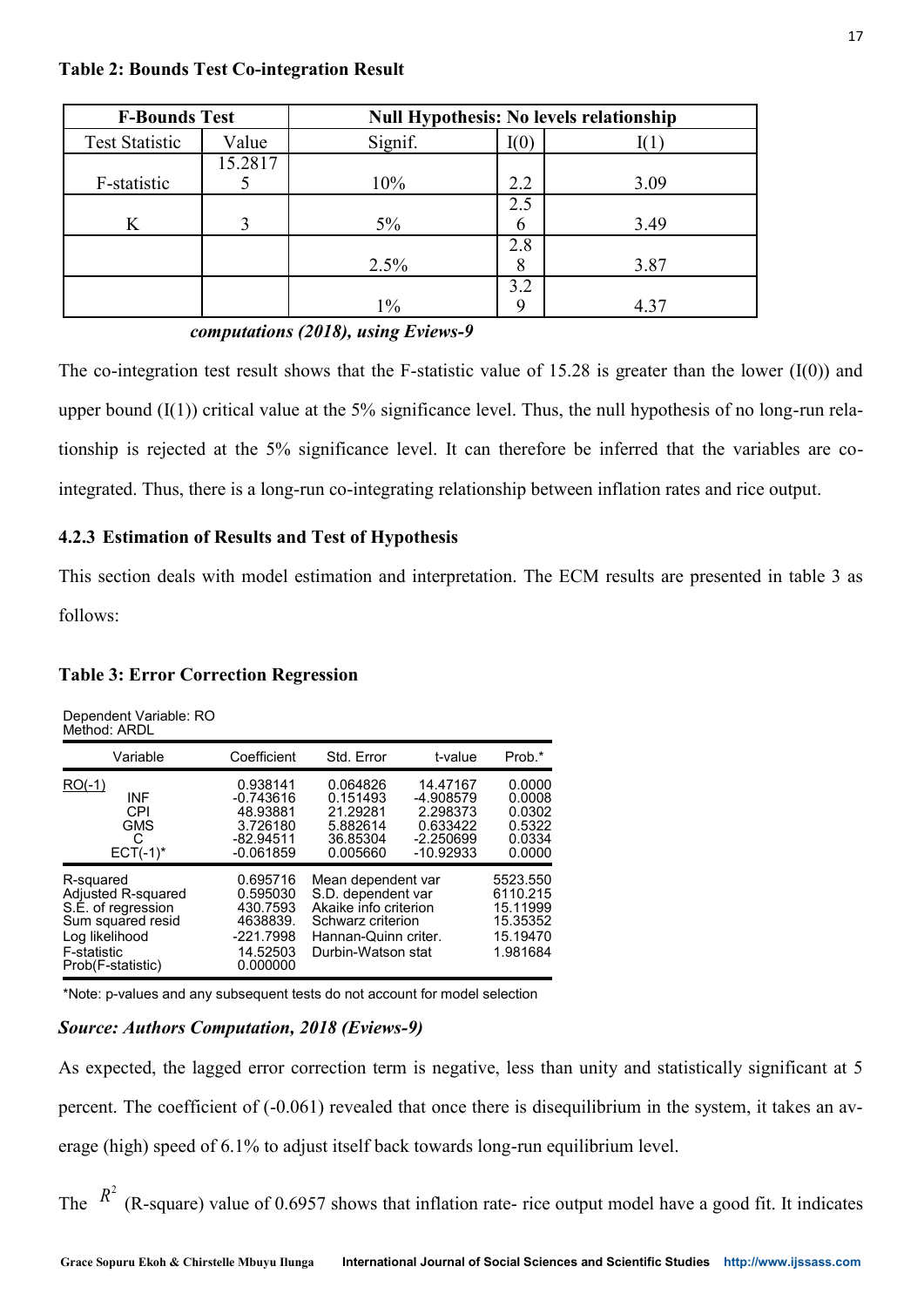that about 69.57 per cent of the variation in rice output is explained by inflation rate variables, while the remaining unaccounted variation of 30.43 percent is captured by the error term.

Durbin Watson (DW) statistic was used to test for the presence of serial correlation or autocorrelation among the error terms. The acceptable Durbin – Watson range is between 1.5 and 2.5. The model also indicates that there is no autocorrelation among the variables as indicated by Durbin Watson (DW) statistic of 1.98. This shows that the estimates are unbiased and can be relied upon for managerial decisions.

#### **Test of Hypotheses One:**

**H01:** Inflation rate has no significant impact on access to rice farmers output in Nigeria.

From regression result in Table 6, the calculated tvalue for the relationship between inflation rates and rice outputs in Nigeria is -4.90 and the p-value computed is 0.0008 at 95% confidence levels. Since the p-value is less than 0.05 used as the level of significance, we reject the null hypothesis (**H01**) and conclude that inflation rate has a significant impact on rice farmers output in Nigeria

# **Granger Causality Test Results**

#### **Test of Hypotheses Two:**

**H02:** There is no causal link between inflation rate and rice output in Nigeria.

The criteria for granger causality between variables are determined by the probability value. If the P- value of the variables is less than 5% level of significance, then there is granger causality or bidirectional relationship between the variables and vice-versa. The Granger Causality/Block Exogeneity Wald Tests results are presented below in table 4 to 5 for the variables

**Table 4 Granger Causality on RO and the other Variables**

| Dependent variable: RO |         |                             |             |  |
|------------------------|---------|-----------------------------|-------------|--|
| $Ex-$<br>clud<br>ed    | Chi-sq  | Df                          | Prob. Value |  |
| <b>INF</b>             | 0.67367 | 2                           | 0.0041      |  |
| <b>CPI</b>             | 1.56348 | $\mathcal{D}_{\mathcal{L}}$ | 0.0076      |  |
| <b>GM</b><br>S         | 2.61788 | 2                           | 0.0001      |  |
| All                    | 7.84421 |                             | 0.0097      |  |

*Source: Authors Computation, 2018 (Eviews-10)* At a 5% level of significance, the augmented Granger causality test result (in Table 4.5.1) reveals that all the inflation rate variables in the model does jointly have a causal impact on rice output. The results showed that INF, CPI and GMS Grangercause rice output. This was captured by the RO

equation which has a chi square  $\begin{pmatrix} \lambda & \lambda \\ \lambda & \lambda \end{pmatrix}$  value of 7.844 with a probability value of 0.0097 (P.V V 0.05), which suggest acceptance of the null hypothesis  $(H_0)$  that there is a causal link between inflation rate and rice output in Nigeria. Thus, the causality results showed that there is a causal relationship between inflation rates and rice output.  $(x^2)$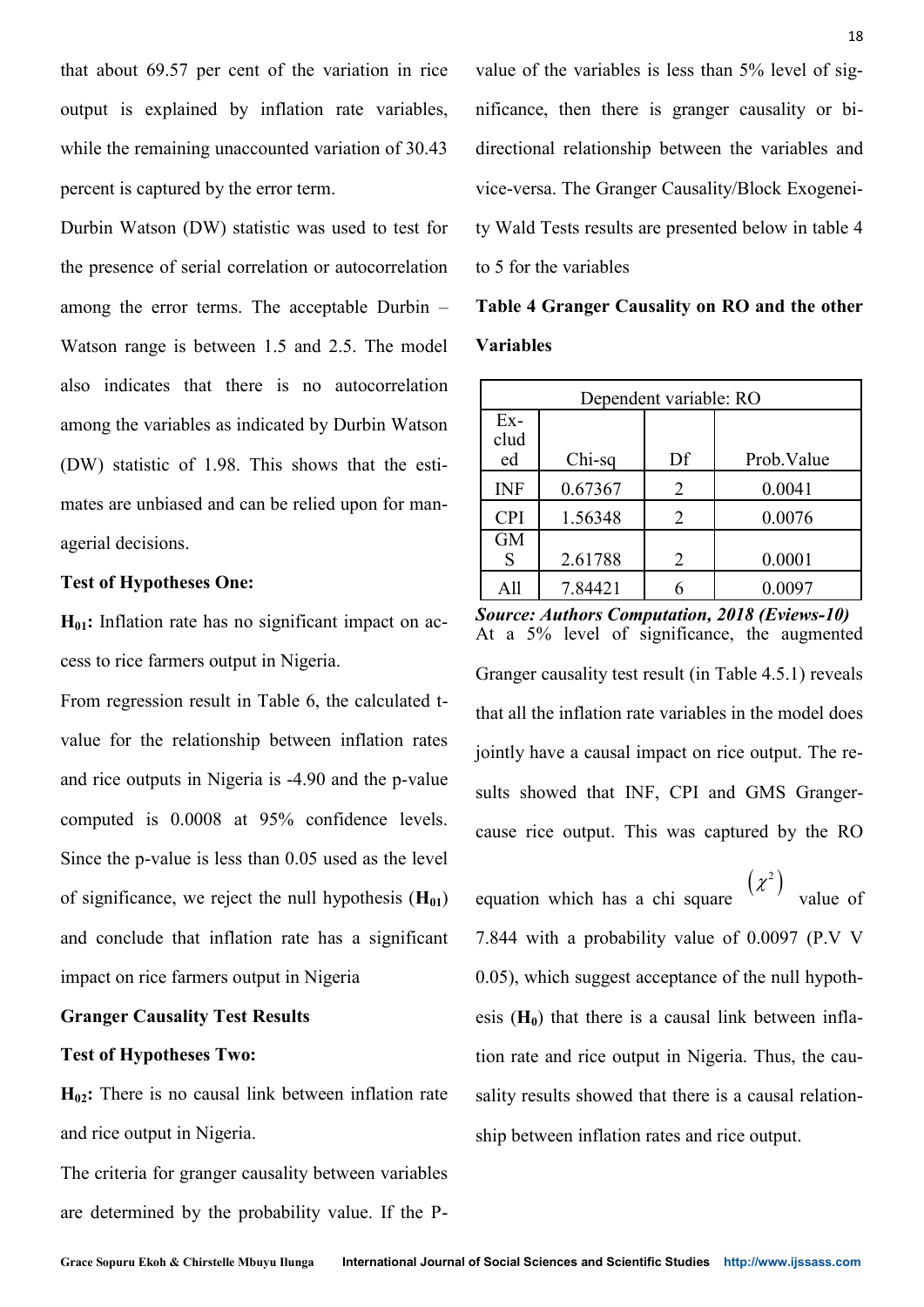Next is to determine the causality between INF and the other variables. the result is presented in table 5 be-

low.

| Dependent variable: INF |          |  |        |  |
|-------------------------|----------|--|--------|--|
| Excluded                | $Chi-sq$ |  | Prob.  |  |
| <b>RO</b>               | 6.28314  |  | 0.0432 |  |
| <b>CPI</b>              | 7.76453  |  | 0.0206 |  |
| <b>GMS</b>              | 3.71535  |  | 0.156  |  |
| 411                     | 14.9716  |  | 0.0205 |  |

**Table 5 Granger Causality on INF and the other Variables**

*Source: Authors Computation, 2018 (Eviews-10)*

However, there is no evidence of feedback, which means that RO does not Granger-cause inflation rates as RO was not significant at the 5% level. Considering the other variables of inflation the causality results are presented below.

**Table 6 Granger Causality on CPI and the other Variables**

| Dependent variable: CPI |          |  |        |  |
|-------------------------|----------|--|--------|--|
| Excluded                | $Chi-sq$ |  | Prob.  |  |
| <b>RO</b>               | 2.63106  |  | 0.2683 |  |
| <b>INF</b>              | 0.13178  |  | 0.9362 |  |
| <b>GMS</b>              | 4.95942  |  | 0.0838 |  |
| A11                     | 8.74236  |  | 0.1886 |  |

*Source: Authors Computation, 2018 (Eviews-10)*

Similarly the causality result of CPI and the other variables indicate that no feedback between inflation and rice output. Thus, rice output does not Granger cause inflation rates as RO was not significant at the 5% level. The last variable of inflation is GMS. The causality result between GMI and the other variables is also presented in table 7 below

**Table 7 Granger Causality on GMS and the other Variables**

|          |                         | Dependent variable: GMS |                  |
|----------|-------------------------|-------------------------|------------------|
| Excluded | $\gamma_{\text{hi-sa}}$ |                         | $D_{\mathbf{r}}$ |
|          | $\sim$ 0.0              |                         |                  |
|          |                         |                         |                  |
|          |                         |                         |                  |
|          |                         |                         |                  |

It is clearly shows that in any of the models with inflation rates variables as the dependent variable there is no evidence of feedback, which means that RO does not Granger-cause inflation rates as RO was not significant at the 5% level.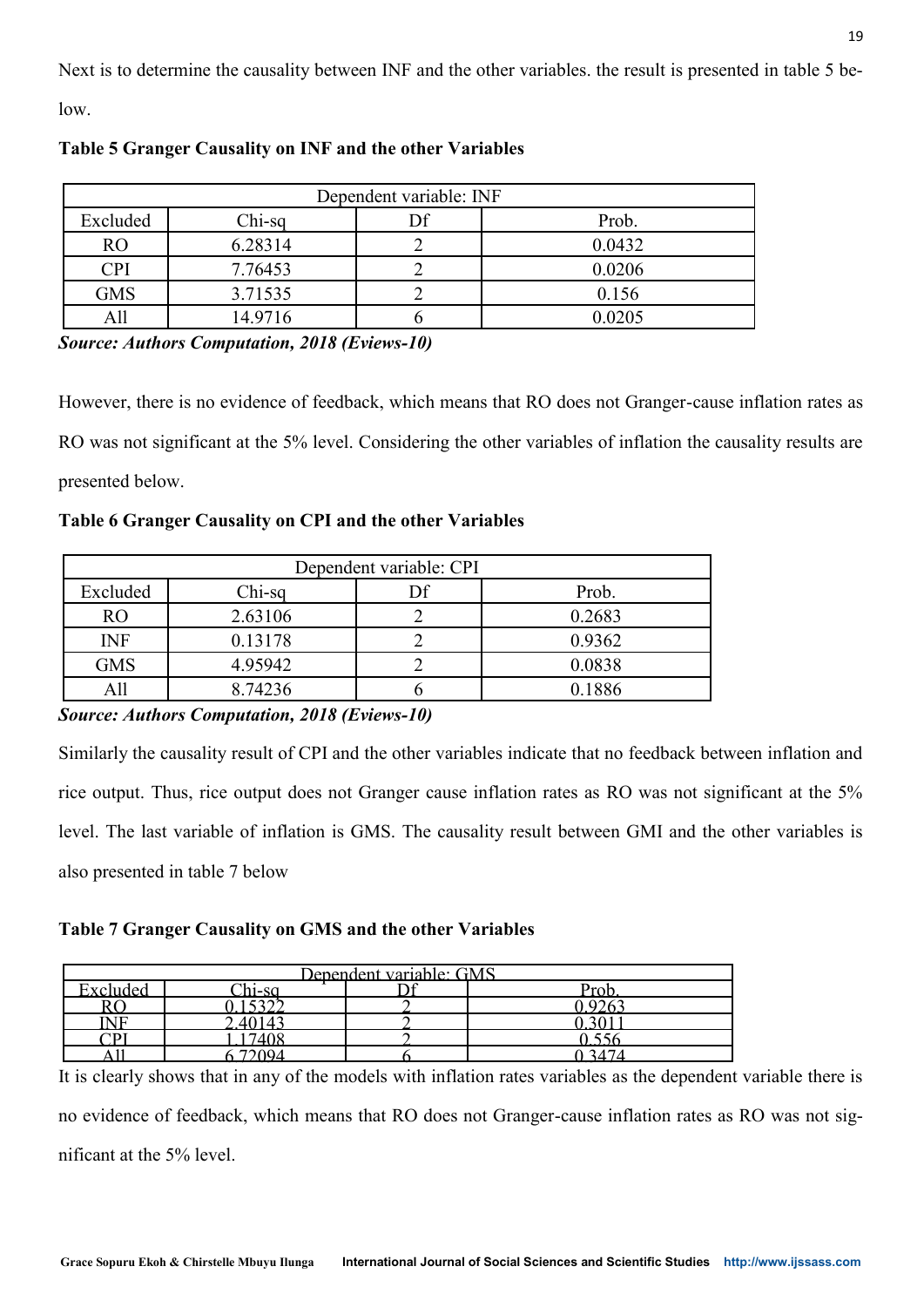# **4.2.4 Post- Estimation Diagnostics Tests**

# **Serial correlation**

*Serial LM test*: More so, the estimated ECM regression model is free of serial correlation going by the result of the serial LM test.

# **Table 8: Breusch-Godfrey Serial Correlation LM Test**

| F-statistic | 2.102918 | Prob. $F(2,3)$      | 0.2686 |
|-------------|----------|---------------------|--------|
| $Obs^*R$ -  |          |                     |        |
| squared     | 15 75911 | Prob. Chi-Square(2) | 0.0004 |

*Source: Authors Computation, 2018 (Eviews-9)*

From Table 4.5, the Prob. Chi-square gave 0.2686, and it's greater than 0.05; thus we accept the null hypothesis that there is no serial correlation among the variables used in the model.

# **Heteroscedasticity Test**

The regression model is homoscedastic (that is constant variance) as shown in Table 4.6 below:

# **Table 9: Heteroscedasticity Test: Breusch-Pagan-Godfrey**

| F-statistic         | 0.491901 | Prob. $F(21,5)$         | 0.8847 |
|---------------------|----------|-------------------------|--------|
| $Obs*R$ -squared    | 18.19369 | Prob. Chi-Square $(21)$ | 0.6367 |
| Scaled explained SS | 0.828208 | Prob. Chi-Square(21)    | ררר ו  |

# *Source: Authors Computation, 2018 (Eviews-9)*

From Table 9, the Prob. F-value gave 0.8847 and it's greater than 0.05; thus, we accept the null hypothesis that there is no heteroscedsticity among the variables used in the model

# **Normal Distribution Test**

The normal distribution result shows the properties of the residuals. It is a test for normality distribution assumption of the error term. Notably, the Jarque-Bera statistics is a test which shows whether the residual from our equation violates the normality assumption of the OLS technique.



esis which states that inflation rate has significant impact on rice output in Nigeria. The constant rise in the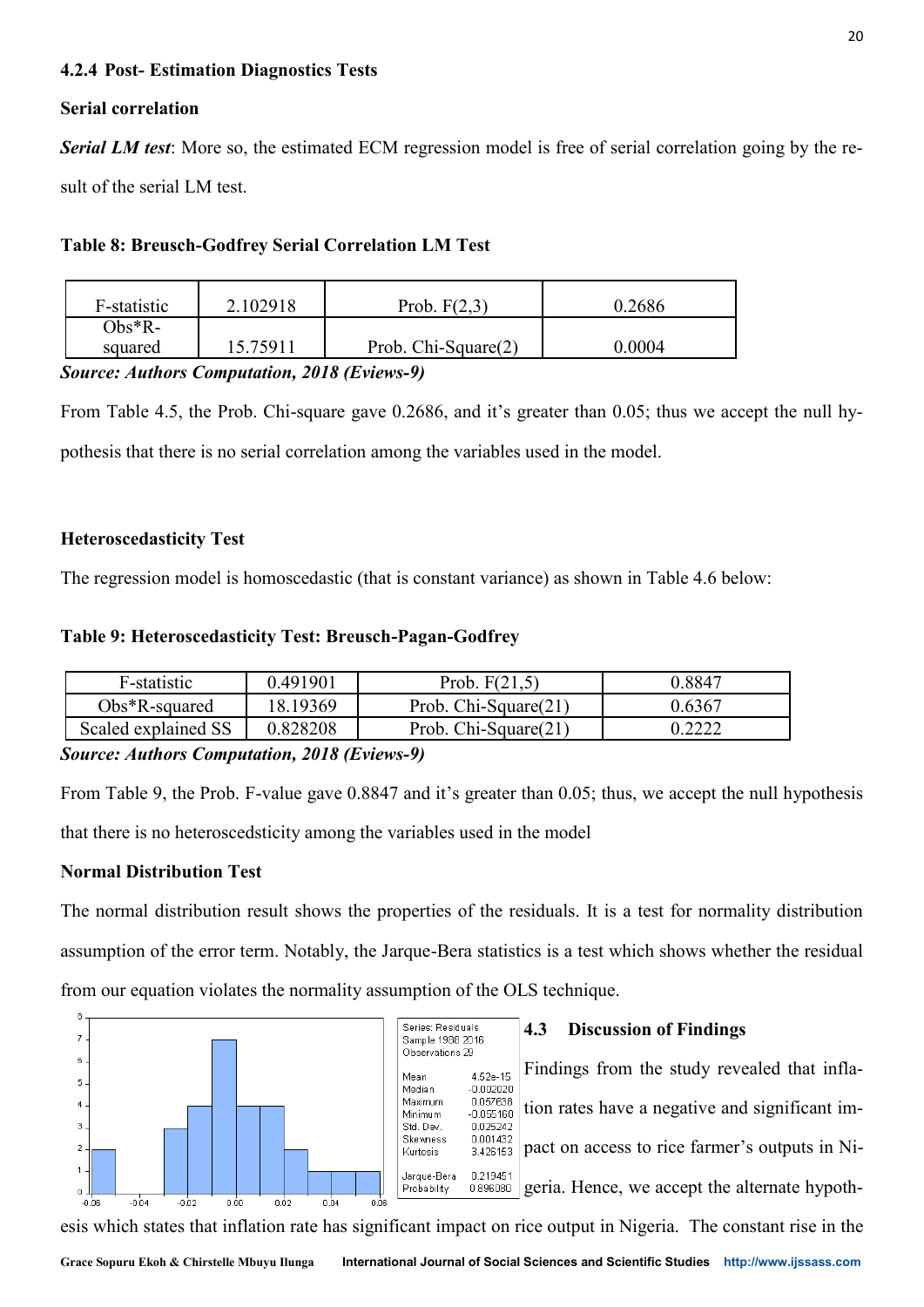cost of production, coupled with imported inflation has had a detrimental effect of rice production level in Nigeria as a whole. This is in-line with Quartey, (2010) which found that there is a negative impact of inflation on growth. He further established that the rate of inflation that is growth maximizing is not a single digit one.

In addition, consumer price index was found to have a negative but significant impact on rice output in Nigeria. The negative implication stems from consistent increase in domestic price level due to huge fiscal deficits activities of the government.

More so, the findings from the study revealed that money supply has a positive and significant effect on rice output in Nigeria. The result suggests that variation in output levels is mainly caused by money supply and with which by implication inflation in Nigeria is to a great extent a monetary phenomenon. This is in agreement with Omoke (2010) findings support the context of the money-price-output hypothesis for Nigerian economy.

The result revealed that inflation has a strong causal effect on the real output as well as prices. Therefore, based on empirical result the alternate hypothesis was accepted. Money supply also was seen to Granger-cause output.

Lastly, findings from the study showed that there is a causal relationship between inflation rates and rice output in Nigeria.

However, there is no evidence of feedback, which means that RO does not Granger-cause inflation rate in Nigeria. The implication of the result is that inflationary trend in the country has an influence on rice output productions. It thus implies that higher inflation rates, directly affects the outcome of rice output in Nigeria negatively.

## **Summary of Major Findings**

Inflation is one of the major macroeconomic problems that confront the rice output in Nigerian economy today and inspite of attempts by the government to control this menace using the traditional monetary and fiscal policies; it has not provided a long-lasting solution. The study hence examined impact of inflation rates on rice outputs in Nigeria between 1986 and 2016. Below is the summary of findings from the study:

The bound test (co-integration) result showed longrun equilibrium relationship exists between inflation rates and rice output in Nigeria during the scope of the study.

In addition, Inflation rate was found to have a negative and significant impact on the access to farmer's rice outputs in Nigeria.

Moreover, consumer price index was found to have a positive and significant impact on farmer's rice output in Nigeria.

The findings from the study also revealed that money supply has a positive and significant effect on rice output in Nigeria.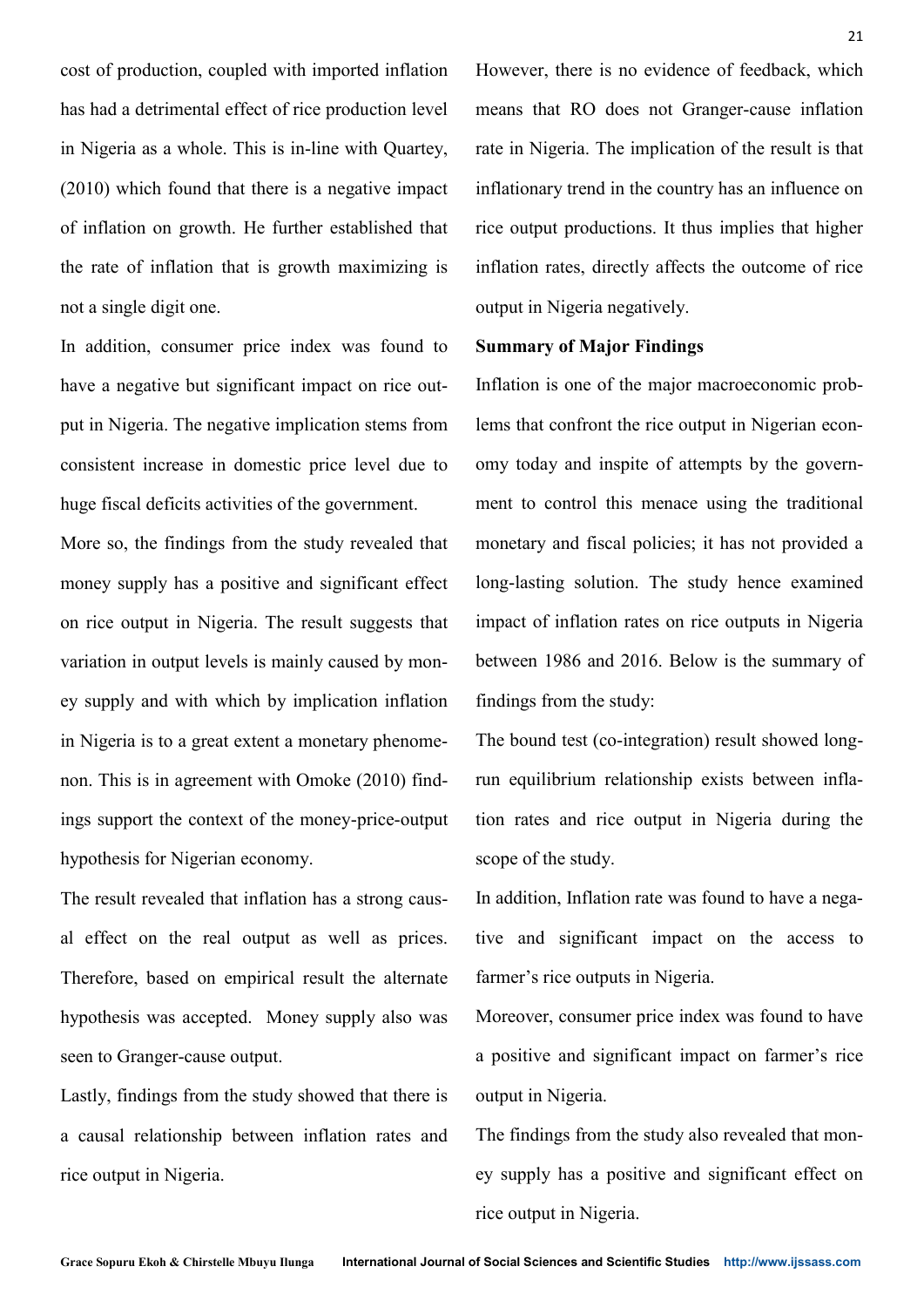Lastly, all the Granger causality findings from the study revealed that there is a causal relationship between inflation rates and rice output. Even though there is no evidence of feedback, which means that rice output (RO) does not Grangercause inflation rate in Nigeria.

# **5.2 Conclusion**

This study found out that an increase in the general price level (inflation) has been detrimental to sustainable growth in rice output productions in Nigeria. These results have important policy implications for both domestic policy makers and development partners, implying that controlling inflation is a necessary condition for promoting output growth in general. Thus, policy makers should focus on maintaining inflation at a low rate (single digit). Stability in inflation rate is an important factor as the results from the findings indicated that about 59.50 percent of the variations in rice output have been explained by inflation. This could imply any fluctuation in country's general price level has a significant impact on rice output. In this regard the study concluded that all factors which cause an increase in the general price levels such as energy crisis, price index fluctuations, exchange rates volatility, increase in money supply, poor agricultural production and so forth should be addressed with the appropriate policies so as to foster rice output growth in Nigeria.

Based on the findings, the following recommendations are suggested:

- i. The Central Bank of Nigeria should improve on its monetary policy by ensuring that there is a reduction in money supply. Also, the government should reduce its expenditure especially on current expenditure so as to control the inflation rate. Both the government and the Central Bank of Nigeria should ensure that the inflation rate is maintained at a single digit level.
- ii. Government should place a high premium of control on money supply since it has a significant link with inflation in the economy-such as Nigeria. In this regard, the monetary authority can think of an alternative way by working on the expectations channel to reduce inflation. This requires credibility of the monetary authority in following through its monetary program as communicated in advance to the stakeholders.
- iii. The government should stabilize the quantity of rice produced in the country, at a point in which the price of rice will favour both the consumers and producers.
- iv. More effort should be given to production of rice considering its relevance to food security and the rising population of the country and efforts should be placed to counter the excessive rise in price.

# **5.3 Recommendations**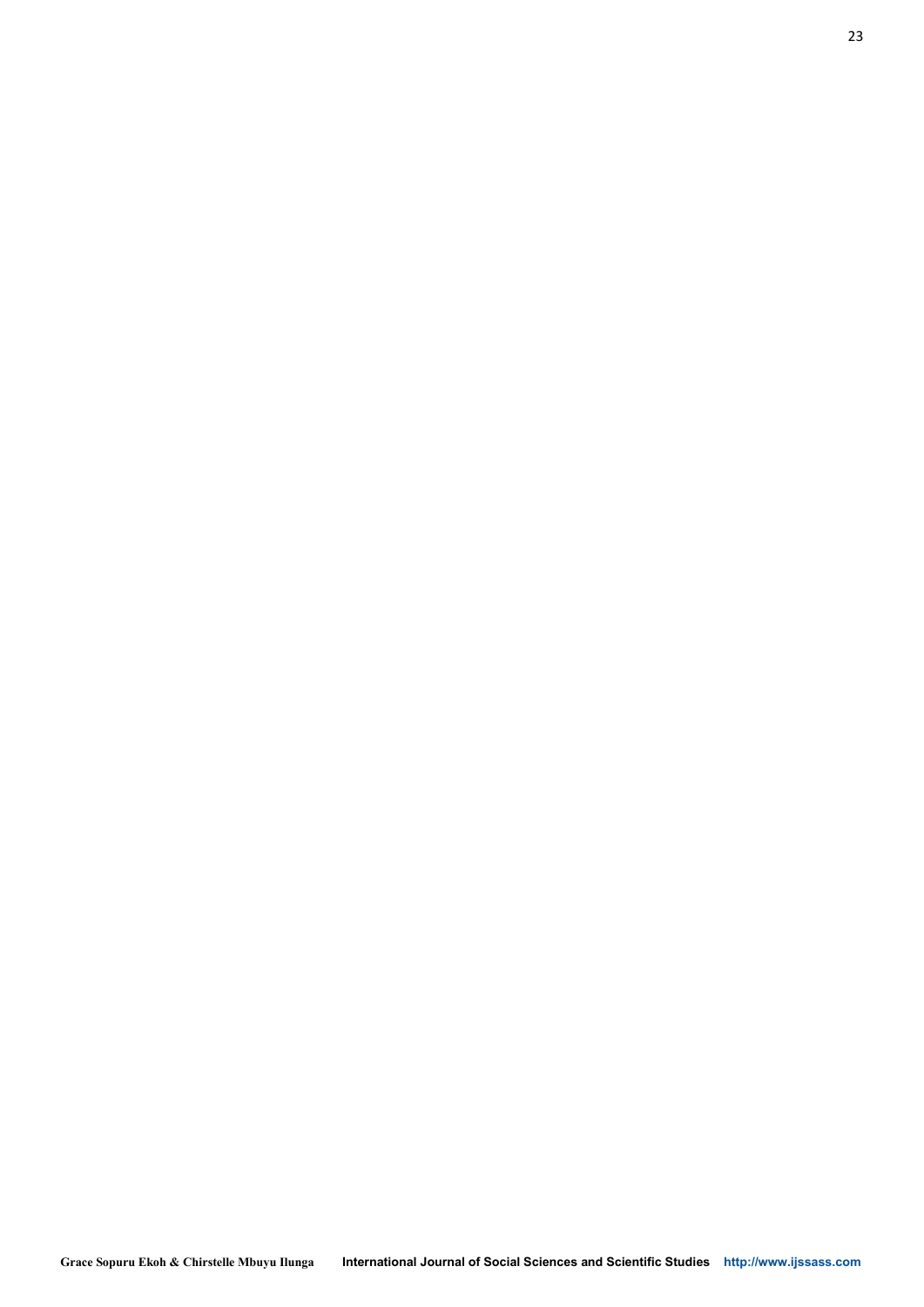#### **REFERENCES**

Adams, A. (2014), Rural Infrastructural Development and Profitability of Farmers Under Fadama II Project in Oyo State, Nigeria, World Rural Observation: 3 (2), Science Publication.

Adegbite, D. A., Oloruntoba, A. O, Adubi, K. O, Oyekunle, O. & Sobanke, S B., (2008). Impactof National Fadama Development Project II on Small Scale Farmers in Ogun State: Implication for Agricultural Financing in Nigeria, Journal of Sustainable Development in Africa, Vol. 10, No.3 Clarion University, Pennsylvania.

Adeolu, B.A. and Taiwo, A.(2004), *'*The Impact of National Fadama Facility in Alleviating Rural Poverty and Enhancing Agricultural Development in South-Western Nigeria'*. Journal of Social Science*, *9*(3).

Akpan, S. B., & Udoh, E. J. (2009a). Relative Price Variability and Inflation in grain sub-

sector in Nigeria. Global Journal of Agricultural Sciences, 8(2), 147-151.

Akpan, S. B., & Udoh, E. J. (2009b). Estimating Grain Relative Price Variability and

Inflation Rate Movement in Different Agricultural Policy Regimes in Nigeria

Humanity and Social Sciences Journal, 4(2), 107-113.

Akpan, S. B. (2010). Encouraging Youth Involvement in Agricultural Production and

> Processing in Nigeria. Policy Note No. 29: International Food Policy Research Institute, Washington, D.C.

Anyanwu, J. C., Oyefusi, A., Oaikhenan, H., & Dimowo, F. A. (1997). The Structure of the

Nigerian Economy (1960-1997). Onitsha Joanee Educational Publisher.

Awoyemi T. T.(2010) "Explaining Rice Price Shocks in Nigeria: Implications for Policy

Intervention" Journal of Economics and Rural Development vol. 18 No.1

Central Bank of Nigeria (2012). Statistical Bulletin. Various Issues, 24(18), December

Central Bank of Nigeria (2015). Statistical Bulletin. 27(21), Various Issues, December

Central Bank of Nigeria (2016). Statistical Bulletin. 28(22), Various Issues, December

Chigbu U. E. (2005). Agriculture as the only savior to Nigeria dyeing economy. Retrieved

from 12th July 2005 http:// www.nigerianvillagesquare.com

Chimobi, O. P. (2010). Inflation and Economic Growth in Nigeria. Journal of Sustainable Development, Vol. 3, No. 2.

Chuan, B.(2009). Some political determinants of economic growth. European Journal of Political, Economy 12, pp. 609 - 627.

Datta, K. (2011) .Relationship between Inflation and Economic Growth in Malaysia. IPEDR vol.4.

- Dickey, D.A., & Fuller, W.A. (1979). Distribution of the Estimators for Autoregressive Time Series with a Unit Root. *Journal of the American Statistical Association*, 74, 427– 431.
- EDO (2003) Eco-systems Development Organization (EDO), Jos, Nigeria. Nigeria Case Study Report on Rice Production.

Ehui, D, Pender A. (2013). North-South Research and Development Spillover. *Economic Journal*,  $107(440)$ : 78 – 84

Federal Ministry of Agriculture (FMA).(2008), Agricultural Policy For Nigeria. Lagos. 64

Federal Republic of Nigeria. (2000). Obasanjo's Economic Direction 1995-2003. Office of the Honourable Minister for Economic Matters, Abuja, Nigeria

- Food and Agriculture Organization (2008). *Soaring Food Prices: Facts, Perspectives, Impact and Actions Required*, Paper prepared for the High-Level Conference on World Food Security: The Challenges of Climate Change and Bioenergy, Rome, 3-5 June 2008.
- FAO (2012). FADAMA II Project Implementation in Imo State. Amerian Journal of Scientific and Industrial Research, Science Huβ, http://www.scihub.org/AJSIR ISSN: 2153- 649X doi:10.5251/ajsir.2010.1.3.532.538.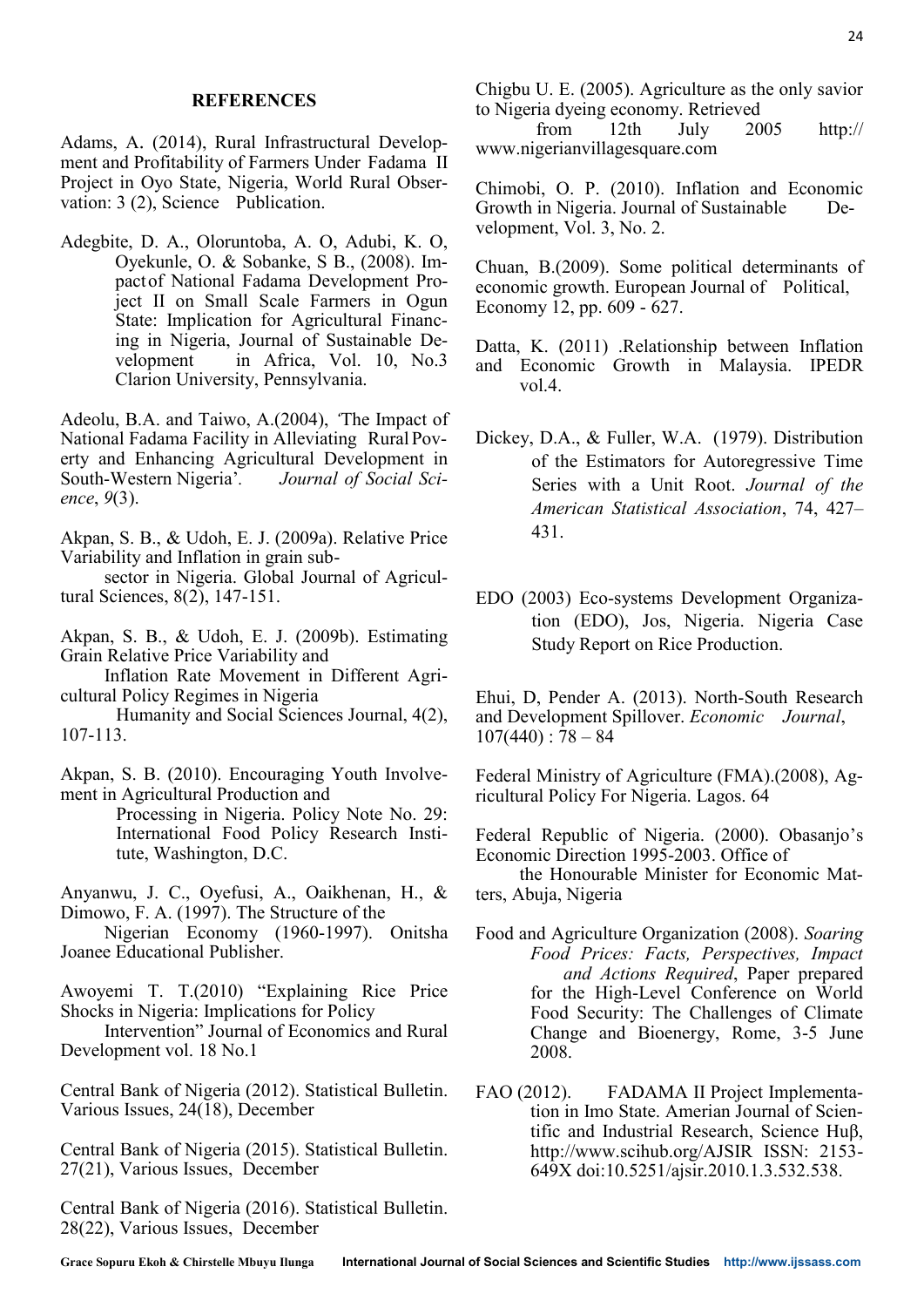- FAO (2016). FAOSTAT Online Statistical Service. Rome: FAO. Available Online at: http:// faostat.fao.org.
- Famoriyo S. (1981) International Monetary System: should be reformed? American Economic Review, May pp 24.
- Friedman, M. (1977). Nobel lecture. "Inflation and Unemployment journal of political economy" 85,451-475.
- Friedman, M(1956) "Rx for Japan: "Back to the future", wall street Journal, Dec 17 pp 19- 21.
- Friedman, R. and M.Schiwartz (1963) "A Monetary history of the United States 1867-1960 "NBER Books National Bureau of Economic Research. pp 42-45.
- Gilbert C. L. 2010 Speculative influences on commodity futures prices 2006–08. UNCTAD Discussion Paper no. 197. Geneva, Switzerland: UNCTAD. Search Google Scholar.
- Gilbert &Morgan (2010) Philosophical Transaction of The Royal Society: Biological Science. Food Price Volatility.
- Gillman, M. and Nakov ,A. (2003). Granger Causality of the Inflation-Growth mirror in Accession Countries. Economic of Transition.
- Gokal, V. and Hanif, S. (2004). Relationship between Inflation and Economic Growth in Fiji.Working Paper 2004/04.
- Granger C.W. (1969). Investigating Causal Relations by Econometric Models and Cross-Spectral Methods. *Econometrica*, 37(3), 424 –438.
- Hossain E., Ghosh, B.C. and Islam, K (2012), Inflation and Economic Growth In Bangladesh, *International Refereed Research Journal*, 4(2),85
- Inder, B. (1993). Estimating Long-Run Relationships in Economics: A Comparison of Different Approaches. *Journal of Econometrics*, 57, 53–68.
- Intal, P. S. and Godwin, M.C, (2015), *Rice and Nigeria Politics,* Discussion Paper Series No. 10 13, Philippine Institute for Development Studies, Makati City.
- Izuchukwu, O. (2011). Analysis of the Contribution of Agricultural Sector on the Nigerian Eco-
- Juselius, K. (2006), The Co-integrated VAR Model: Methodology and Applications, Oxford University Press (manuscript).
- Kigume. (2011). The relationship between inflation and economic growth in Kenya. International Journal of Business and Social Science,Vol. 3, No. 10.
- Jeter, H. F. (2004). How to revive Nigeria's agricultural sector. The vanguard Lagos. Retrieved on 22ndJuly2004 from http:// africa.com/stories/200403040476.html
- Kudi, T. M., Usman, I., Akpo, J. G. & Banta, A. L. (2008), 'Analysis of the Impact of National Fadama Development Project II (NFDP-II) in Alleviating Poverty Among Farmers in Giwa Local Government of Kaduna State, Nigeria, *Ozean Journal of Applied Science* 1 (1). l. 8, No 2.
- Marbuah, G. (2010) The Inflation-Growth Nexus: Testing for Optimal Inflation for Ghana, Journal of Monetary and Economic Integration, Vol. 11, No. 2, pp. 71-72.
- Marshal, A. (1886), Monetary Policy, Macmilian London
- Mubarik, Y. A. (2005). Inflation and Growth: An Estimate of the Threshold Level of inflation in Pakistan. SBP-Research Bulletin, Volume 1, No. 1, pp .35
- Mutt J.F (1961). Rational expectations and the theory of price movement. Econometrica 29 (3): 315-35
- Nigerian National Planning Commission. (2004). Meeting Everyone's Needs- National Economic Empowerment and Development Strategy Nigerian National Planning Commission, Abuja.
- Odhiambo, NM. (2009a) .Finance-Growth-Poverty Nexus in South Africa. The Journal of Socio Economics 38(2): pp 320-325.
- Ogazi, C.G. (2009). Rice Output Supply Response to the Changes in Real Prices in Nigeria: An Autoregressive Distributed Lag Model Approach, Journal of Sustainable Development in Africa (Volume 11, No.4, 2009).
- Okunneye, P.A. (2003). Rising cost of food prices and food insecurity in Nigeria and its impli-

**Grace Sopuru Ekoh & Chirstelle Mbuyu Ilunga International Journal of Social Sciences and Scientific Studies http://www.ijssass.com**